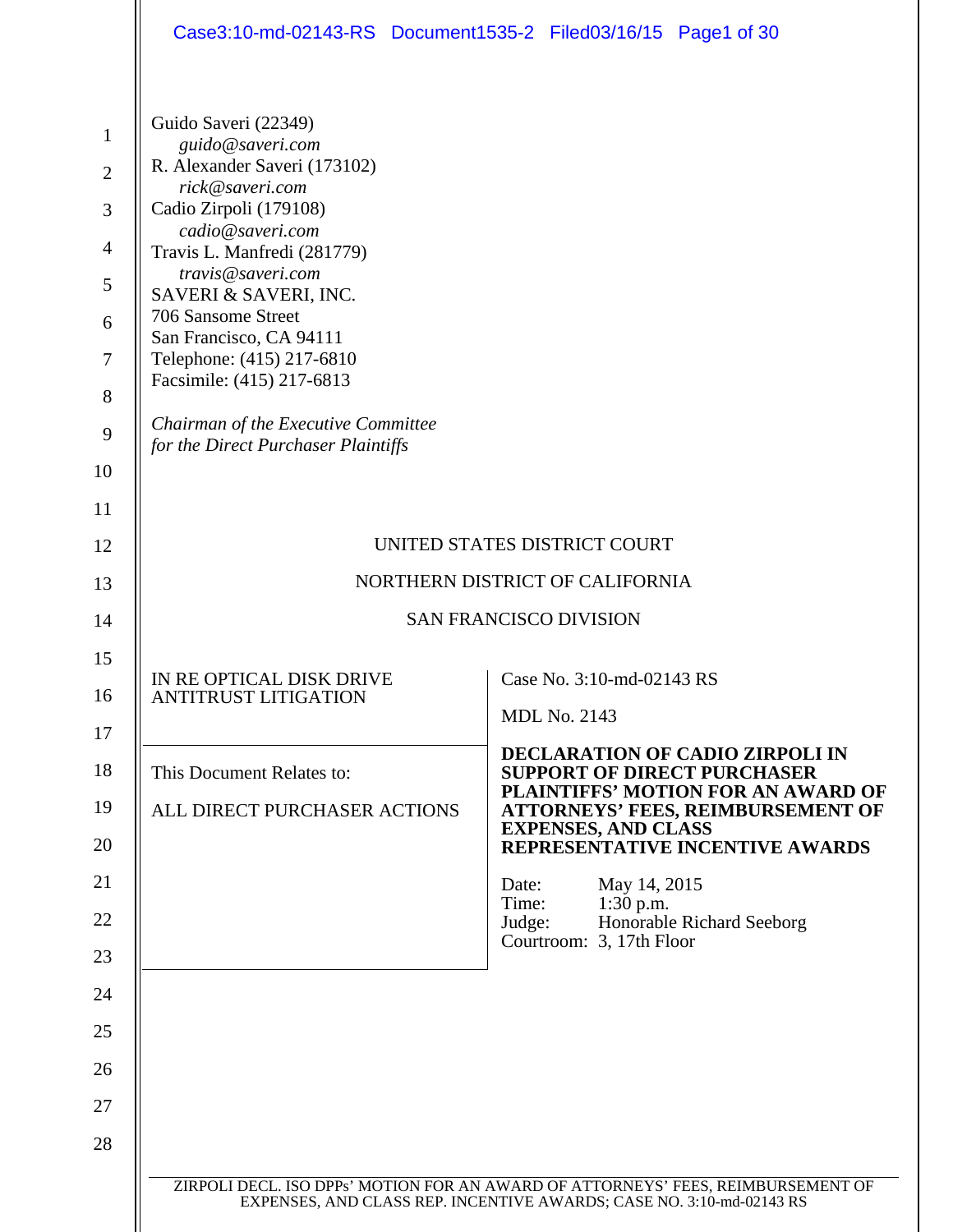# Case3:10-md-02143-RS Document1535-2 Filed03/16/15 Page2 of 30

1

# **TABLE OF CONTENTS**

| C. Filing of the Three Amended Complaints and Opposing Two Rounds of Motions to<br>A. The Direct Purchasers Plaintiffs Moved for Class Certification and Petitioned for an Appeal |                                                                                                                                                          |
|-----------------------------------------------------------------------------------------------------------------------------------------------------------------------------------|----------------------------------------------------------------------------------------------------------------------------------------------------------|
|                                                                                                                                                                                   |                                                                                                                                                          |
|                                                                                                                                                                                   |                                                                                                                                                          |
|                                                                                                                                                                                   |                                                                                                                                                          |
|                                                                                                                                                                                   |                                                                                                                                                          |
|                                                                                                                                                                                   |                                                                                                                                                          |
|                                                                                                                                                                                   |                                                                                                                                                          |
|                                                                                                                                                                                   |                                                                                                                                                          |
|                                                                                                                                                                                   |                                                                                                                                                          |
|                                                                                                                                                                                   |                                                                                                                                                          |
|                                                                                                                                                                                   |                                                                                                                                                          |
|                                                                                                                                                                                   |                                                                                                                                                          |
|                                                                                                                                                                                   |                                                                                                                                                          |
|                                                                                                                                                                                   |                                                                                                                                                          |
|                                                                                                                                                                                   |                                                                                                                                                          |
|                                                                                                                                                                                   |                                                                                                                                                          |
|                                                                                                                                                                                   |                                                                                                                                                          |
|                                                                                                                                                                                   |                                                                                                                                                          |
|                                                                                                                                                                                   |                                                                                                                                                          |
| C. Defendants Had Tremendous Resources                                                                                                                                            | 18                                                                                                                                                       |
|                                                                                                                                                                                   |                                                                                                                                                          |
|                                                                                                                                                                                   |                                                                                                                                                          |
|                                                                                                                                                                                   |                                                                                                                                                          |
|                                                                                                                                                                                   |                                                                                                                                                          |
| CLASS COUNSEL MADE EFFORTS TO ENSURE THE LODESTAR FIGURE IS ACCURATE                                                                                                              |                                                                                                                                                          |
|                                                                                                                                                                                   |                                                                                                                                                          |
|                                                                                                                                                                                   |                                                                                                                                                          |
|                                                                                                                                                                                   |                                                                                                                                                          |
|                                                                                                                                                                                   | ZIRPOLI DECL. ISO DPPs' MOTION FOR AN AWARD OF ATTORNEYS' FEES, REIMBURSEMENT OF<br>EXPENSES, AND CLASS REP. INCENTIVE AWARDS; CASE NO. 3:10-md-02143 RS |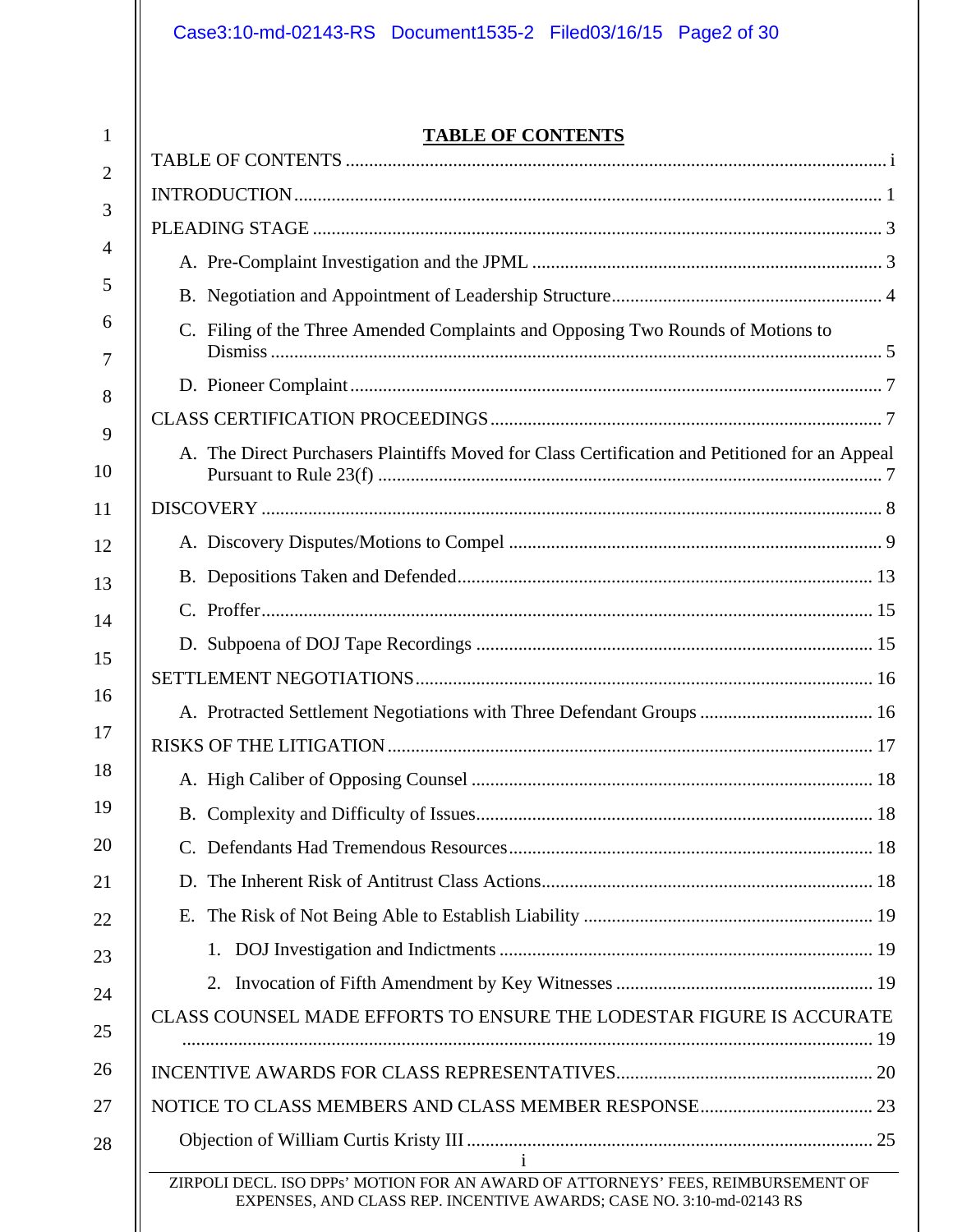# Case3:10-md-02143-RS Document1535-2 Filed03/16/15 Page3 of 30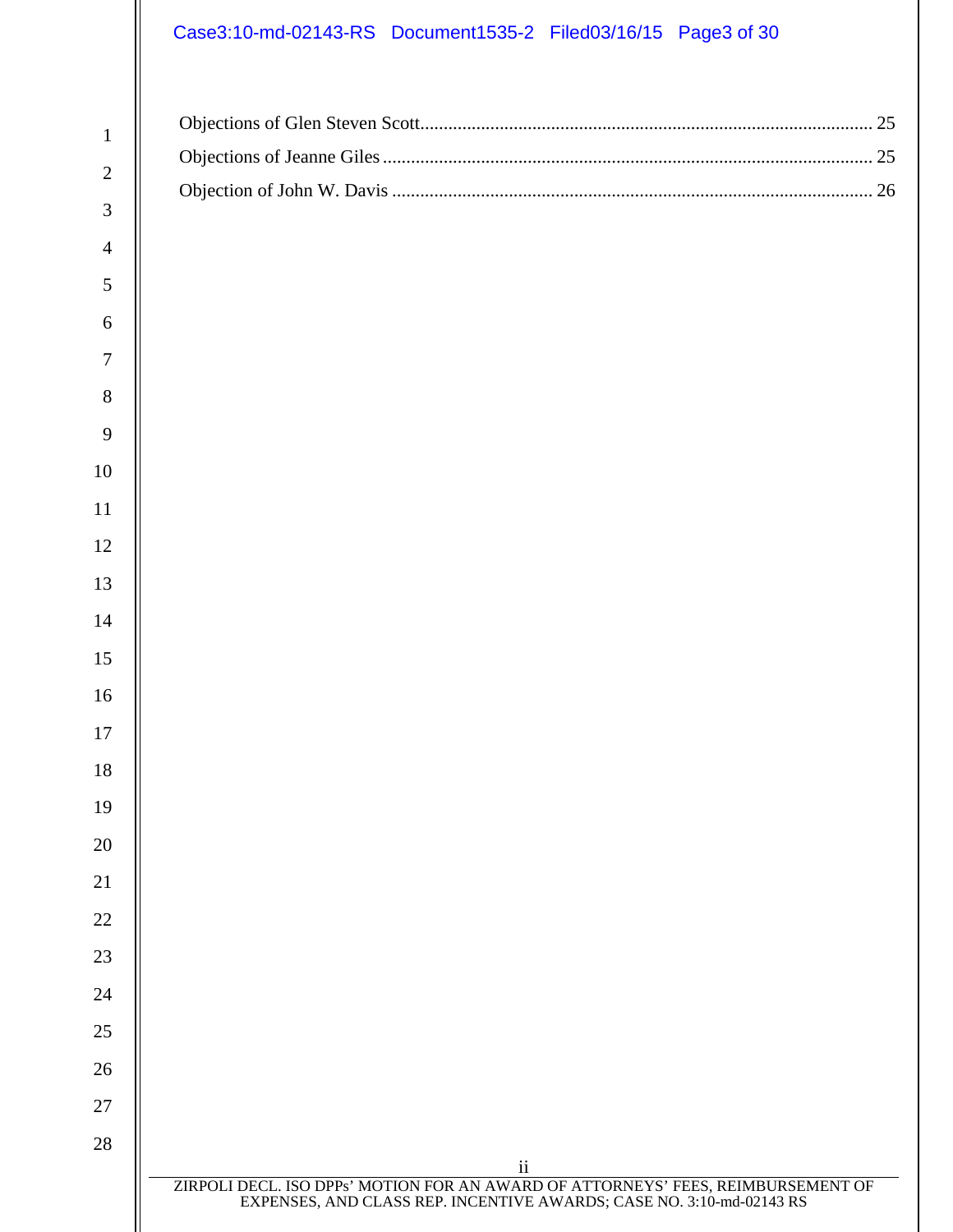3

4

5

6

7

8

9

10

11

12

21

23

24

25

I, CADIO ZIRPOLI, declare:

1. I am a partner at Saveri & Saveri, Inc., which the Court has appointed to act as Chairman of the Executive Committee for the Direct Purchaser Plaintiffs ("DPPs") in this action. I have been involved in almost every aspect of this case since its inception. I submit this declaration in support of Direct Purchaser Plaintiffs' Motion for an Award of Attorneys' Fees, Reimbursement of Expenses, and Class Representative Incentive Awards. Except as otherwise noted, I make this declaration of my own personal knowledge, and if called upon to do so, could and would testify competently to the facts contained herein.

2. The purpose of this declaration is to summarize the factual and procedural history of this litigation, including, but not limited to, the initial filing and investigation of this action, class certification proceedings, discovery, motion practice, settlement negotiations, and notice.

### **INTRODUCTION**

13 14 15 16 17 18 19 20 22 3. During the course of this litigation, the Executive Committee for the Direct Purchaser Plaintiffs ("Executive Committee") have supervised and directed the work performed by the other class counsel to ensure that the work they have performed has been done as effectively and efficiently as possible. As set forth in Case Management Order No. 1 (Dkt. No. 33) ("CMO No. 1"), the Executive Committee is comprised of the following seven firms: Berman DeValerio; Cotchett Pitre & McCarthy, LLP; Hausfeld LLP; Kaplan Fox & Kilsheimer LLP; Lieff Cabraser Heimann & Bernstein, LLP; Pearson, Simon & Warshaw, LLP; and Saveri & Saveri, Inc. Guido Saveri of Saveri & Saveri, Inc. was appointed Chairman of the Executive Committee ("Chairman"). The Executive Committee as well as the other firms that represent DPPs in this action are collectively referred to herein as "Class Counsel."

4. DPPs have faced significant risk from the inception of this litigation. Plaintiffs have faced the challenge of proving that Defendants participated in a price-fixing conspiracy that spanned six years, from January 1, 2004 until January 1, 2010.

1 26 27 28 5. Since the transfer of the MDL action to this Court on April 7, 2010, over 1,500 entries have been made to the Case No. 10-md-2143 docket on the CM/ECF system. Upon review of the docket, aside from the peripheral administrative filings and entries unrelated to the class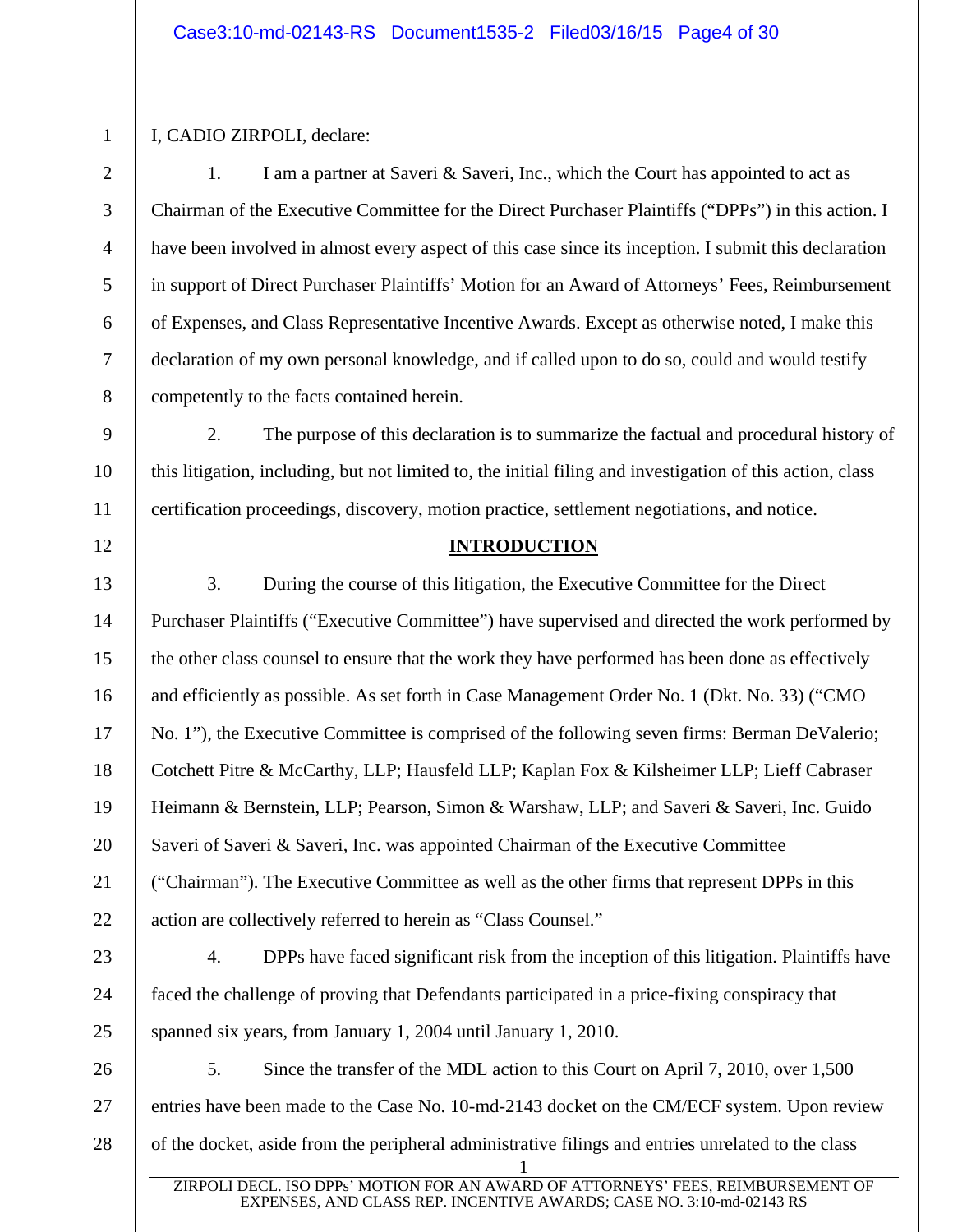actions, the vast majority of the docket entries are substantively related to the Direct Purchaser Plaintiff and/or Indirect Purchaser Plaintiff cases ("Class Cases").

1

2

3

4

5

6

7

8

9

10

11

12

13

14

15

16

17

18

19

20

21

22

23

24

6. As a result of these efforts, DPPs have reached three settlements thus far in this case totaling \$37,900,000 in cash for the benefit of the Class Members. Unless otherwise noted herein, "Setting Defendants" include: Hitachi-LG Data Storage, Inc. and Hitachi-LG Data Storage Korea, Inc.; LG Electronics, Inc. and LG Electronics USA ("LG"); and Hitachi, Ltd. ("Hitachi") (collectively "HLDS"); Panasonic Corporation and Panasonic Corporation of North America (collectively "Panasonic"); and NEC Corporation ("NEC"). The settlements amounts are: \$26,000,000 (HLDS), \$5,750,000 (Panasonic), and \$6,000,000, plus \$150,000 in notice costs (NEC) (collectively, the \$37,900,000 represents the "Settlement Fund").

7. For their years of as-yet uncompensated hard work on behalf of the Class Members, including over 56,197.5 hours and a total lodestar of \$24,811,762.75, Class Counsel seek an award of attorneys' fees in the amount of 30% of the Settlement Fund, or \$11,370,000. This requested fee would amount to approximately 46% of Class Counsel's lodestar. This number is even further reduced by the fact that Class Counsel have not submitted time from October 2009 until the appointment of the Executive Committee in March of 2010 (6 months). In addition, Class Counsel have undertaken significant work since December 31, 2014, the last date for time submitted in connection with this request for attorneys' fees.

8. DPPs are also seeking incentive awards for the Class Representatives for their service in representing the Class. DPPs are seeking an award of \$5,000 for each of the three class plaintiffs named only in the Second Consolidated Amended Complaint,<sup>1</sup> and \$10,000 for the six class plaintiffs named in the Third Consolidated Amended Complaint.<sup>2</sup> The work performed by the court-appointed Class Representatives for whom incentive awards are sought is described later in this Declaration.

25 26

 $\overline{a}$ <sup>1</sup> Univision-Crimson Holding, Inc.; Warren S. Herman; and The Stereo Shop.

27 28  $2$  JLK Systems Group, Inc. and Jeff Kozik; Meijer, Inc. and Meijer Distribution, Inc.; Paul Nordine; Seneca Data Distributors, Inc.; Gregory Starrett; and Ashley Tremblay.

<sup>2</sup> ZIRPOLI DECL. ISO DPPs' MOTION FOR AN AWARD OF ATTORNEYS' FEES, REIMBURSEMENT OF EXPENSES, AND CLASS REP. INCENTIVE AWARDS; CASE NO. 3:10-md-02143 RS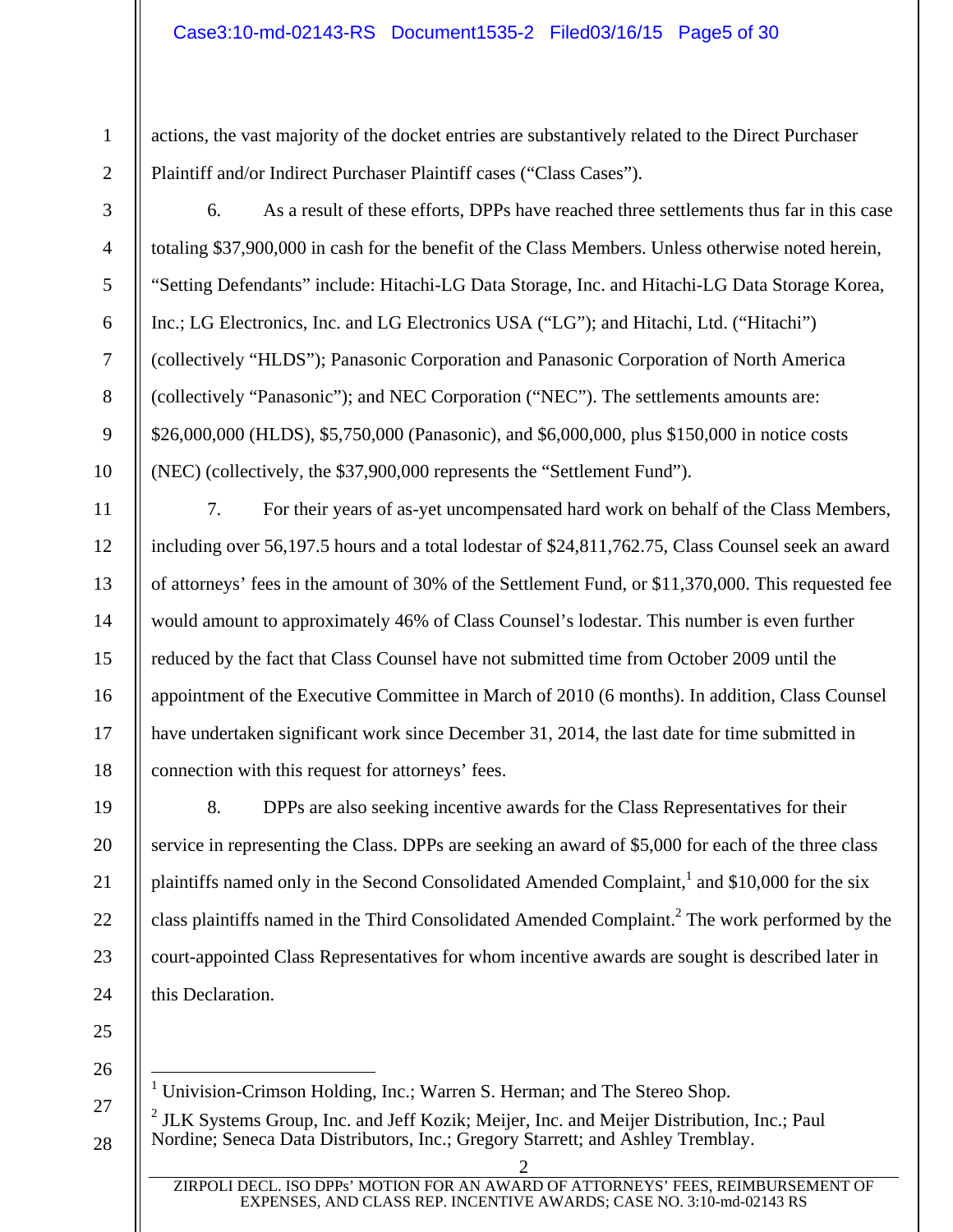| $\mathbf{1}$   | 9.<br>The \$37.9 million in settlements recovered for the benefit of the Settlement Classes                                                                                                              |  |  |  |  |
|----------------|----------------------------------------------------------------------------------------------------------------------------------------------------------------------------------------------------------|--|--|--|--|
| $\overline{2}$ | is an excellent result. The relevant percentages of sales previously submitted to the Court in                                                                                                           |  |  |  |  |
| 3              | connection with the respective motions for preliminary and final approval of the settlements with                                                                                                        |  |  |  |  |
| $\overline{4}$ | HLDS, Panasonic and NEC are as follows (after accounting for opt-outs):                                                                                                                                  |  |  |  |  |
| 5              | The \$26,000,000 settlement with HLDS represents approximately 3.42% of sales of                                                                                                                         |  |  |  |  |
| 6              | ODDs sold by HLDS that remain in the case during the class period alleged in the                                                                                                                         |  |  |  |  |
| 7              | SCAC.                                                                                                                                                                                                    |  |  |  |  |
| 8              | The \$5,750,000 settlement with Panasonic represents approximately 3.833% of                                                                                                                             |  |  |  |  |
| 9              | Panasonic's sales of ODDs left in the TCAC class.                                                                                                                                                        |  |  |  |  |
| 10             | The \$6,000,000 plus \$150,000 in notice costs with represents approximately 3.1% of                                                                                                                     |  |  |  |  |
| 11             | NEC's sales of ODDs left in the TCAC class <sup>3</sup> .                                                                                                                                                |  |  |  |  |
| 12             | <b>PLEADING STAGE</b>                                                                                                                                                                                    |  |  |  |  |
| 13             | Pre-Complaint Investigation and the JPML<br>A.                                                                                                                                                           |  |  |  |  |
| 14             | 10.<br>Before the initial complaints were filed, DPPs began investigating the ODD industry                                                                                                               |  |  |  |  |
| 15             | to determine what claims, if any, could be brought against one or more of the Defendants. The                                                                                                            |  |  |  |  |
| 16             | background investigation included an analysis of industry documents, review of statements by                                                                                                             |  |  |  |  |
| 17             | company representatives, review of the industry in trade press, domestic and foreign newspapers as                                                                                                       |  |  |  |  |
| 18             | well as Defendants' public filings. Additionally, DPPs consulted with experts regarding the                                                                                                              |  |  |  |  |
| 19             | structural analysis of the ODD industry and its pricing patterns. This initial investigation and                                                                                                         |  |  |  |  |
| 20             | analysis continued after the initial complaints were filed.                                                                                                                                              |  |  |  |  |
| 21             | 11.<br>The first Direct Purchaser Class Action Complaint was filed on October 27, 2009 in                                                                                                                |  |  |  |  |
| 22             | the Northern District of California and assigned to the Honorable Vaughn R. Walker (Ret.).                                                                                                               |  |  |  |  |
| 23             | Thereafter, eleven additional direct purchaser class action cases were filed; ten in the Northern                                                                                                        |  |  |  |  |
| 24             | District of California and one in the Central District of California.                                                                                                                                    |  |  |  |  |
| 25             |                                                                                                                                                                                                          |  |  |  |  |
| 26             | $3$ For each of these percentage of sales calculations, only the value of the ODD in a finished<br>product is included $-$ i.e., the value of the other components of a laptop computer, for example, is |  |  |  |  |
| 27             | not counted.                                                                                                                                                                                             |  |  |  |  |
| 28             |                                                                                                                                                                                                          |  |  |  |  |
|                | 3<br>ZIRPOLI DECL. ISO DPPs' MOTION FOR AN AWARD OF ATTORNEYS' FEES, REIMBURSEMENT OF                                                                                                                    |  |  |  |  |
|                | EXPENSES, AND CLASS REP. INCENTIVE AWARDS; CASE NO. 3:10-md-02143 RS                                                                                                                                     |  |  |  |  |

 $\parallel$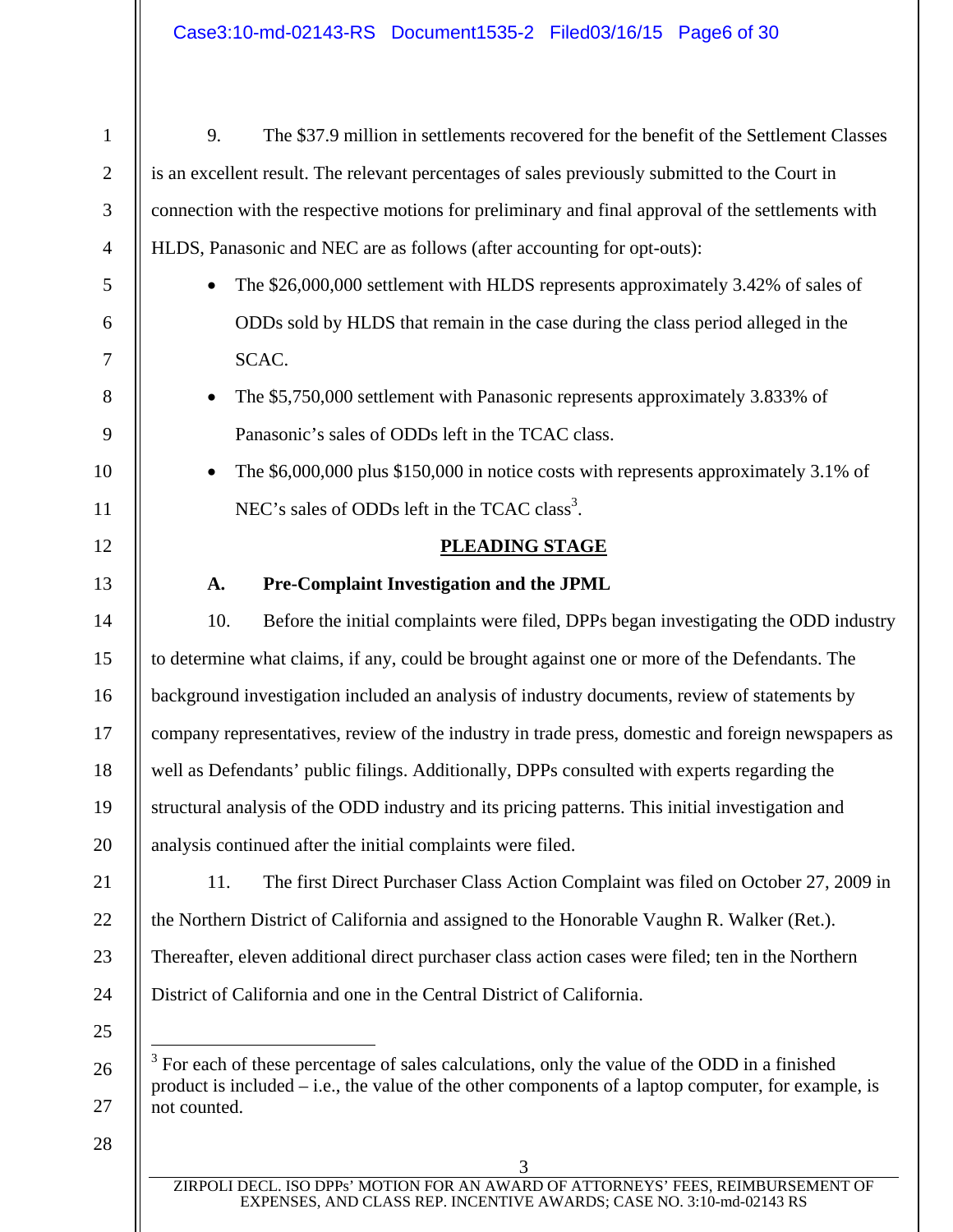12. For many of the named foreign Defendants, DPPs were required to effectuate service of process through the Hague Convention. This was a lengthy, time consuming and in certain instances expensive endeavor requiring the appointment of a special international process server.

13. Class Counsel were instrumental in arguing before the Judicial Panel on Multidistrict Litigation ("JPML") for the coordination and transfer to the Northern District of California of the ODD direct purchaser actions. On April 2, 2010, pursuant to 28 U.S.C. § 1407, the JPML issued an Order granting Direct Purchaser Plaintiffs' Motion for Transfer and Consolidation of the related actions to the Northern District of California, and assigned them to the Honorable Vaughn R. Walker (Ret.) for consolidated pretrial proceedings. *In re Optical Disk Drive Prods. Antitrust Litig.*, 701 F. Supp. 2d 1382 (J.P.M.L. 2010).

12

1

2

3

4

5

6

7

8

9

10

11

# **B. Negotiation and Appointment of Leadership Structure**

13 14 15 16 17 18 19 20 21 22 23 24 25 14. In March 2010, prior to transfer of the *In re Optical Disk Drive Products Antitrust Litigation* to the Northern District of California there were twelve direct purchaser complaints on file. Class Counsel were able to organize themselves and come to agreement on a leadership structure. On April 29, 2010, DPPs submitted to the Court a proposed leadership structure that was unanimously supported by all DPPs and unopposed by the Defendants. (Dkt. No. 5). On May 7, 2010 as set forth in CMO No. 1, the Court endorsed DPPs' leadership proposal, and appointed the Executive Committee. As set forth in CMO No. 1, the Chairman of the Executive Committee is tasked with the responsibility of overseeing the litigation, including any subsequent related or tagalong cases. Among other things, the Chairman is required to make sure the DPP action is prosecuted in an effective and efficient manner, including the periodic collection of time and expenses from Class Counsel, coordinating the efficient work of the Executive Committee on all aspects of the litigation, and coordinating and making assignments regarding briefing, argument of motions, and discovery.

4 26 27 28 15. On May 18, 2010, the Court issued an order granting a motion by the U.S. Department of Justice ("DOJ") to intervene for the purpose of seeking to limit discovery in the civil actions. (Dkt. No. 62). On June 4, 2010, the Court appointed Hagens, Berman, Sobol, Shapiro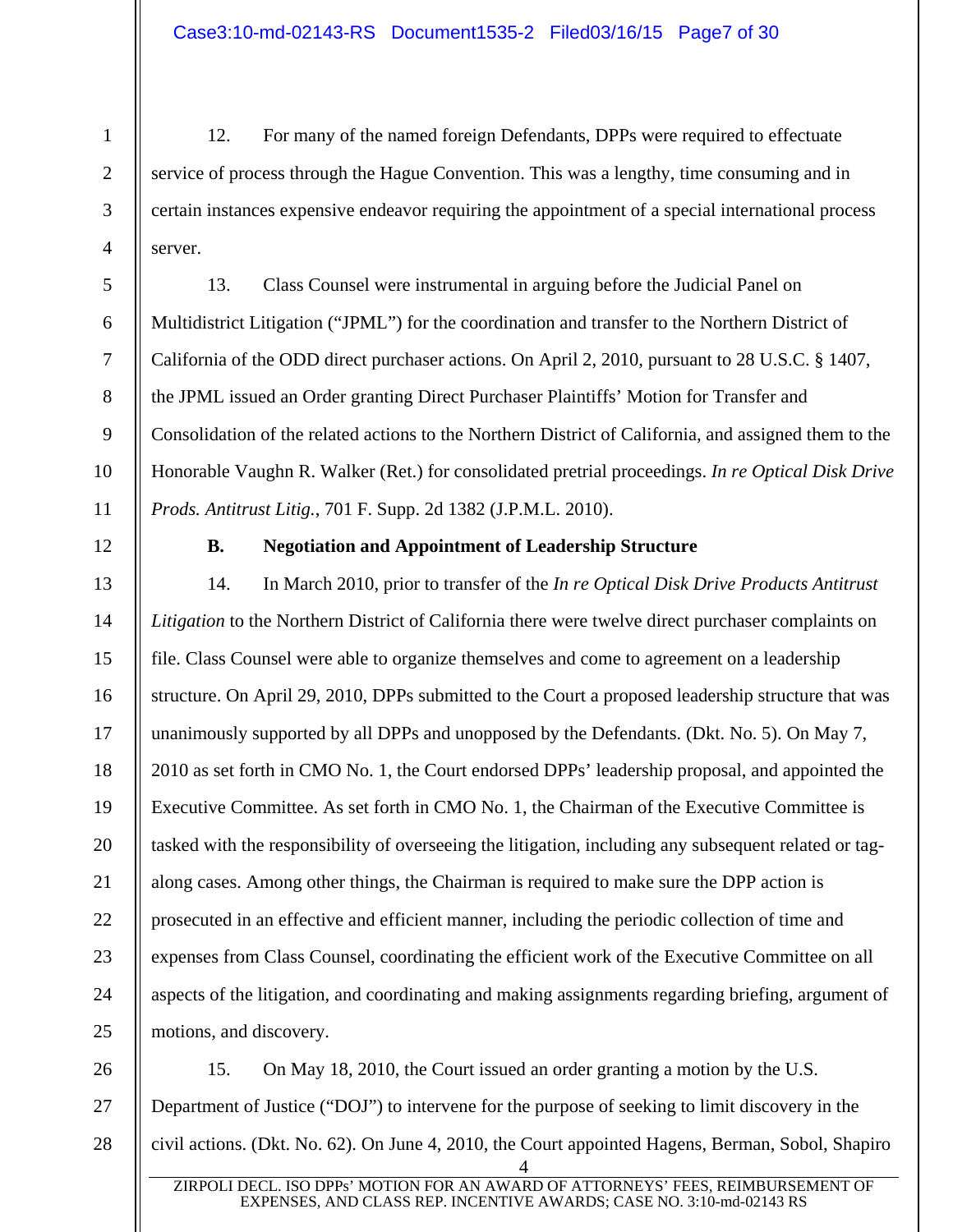LLP as interim lead counsel for the indirect purchaser plaintiff class ("IPP Counsel"). (Dkt. No. 96). On October 7, 2010, the *In re Optical Disk Drive Products Antitrust Litigation*, MDL 2143, was reassigned to the Honorable Richard Seeborg. (Dkt. No. 245).

1

2

3

4

5

6

7

8

9

10

11

12

13

14

15

16

17

18

19

20

21

22

#### **C. Filing of the Three Amended Complaints and Opposing Two Rounds of Motions to Dismiss**

16. Following the appointment of the Executive Committee, the Court ordered Class Counsel and IPP Counsel to file consolidated complaints on behalf of their respective classes. DPPs spent a significant amount of time and resources researching the ODD industry, the products at issue in the case, and the historical and structural analysis of the market. DPPs engaged economists to research the financial and statistical sales data to support the allegations of collusion alleged in the Consolidated Direct Purchaser Class Action Complaint ("CAC").

17. On August 26, 2010, DPPs filed their first CAC. On October 12, 2010, certain Defendants filed joint and individual motions to dismiss the Direct Purchaser Plaintiffs' CAC (Dkt. Nos. 251, 257, 258, 262, and 263), and briefing on these motions was completed on December 10, 2010. On November 11, 2010, Defendants NEC Corporation, BenQ Corporation, and BenQ America Corp. filed additional motions to dismiss the Direct Purchaser Plaintiffs' Consolidated Amended Complaint. (Dkt. No. 313 and 314.) Briefing on these motions was completed on January 6, 2011 (NEC Corporation) and January 12, 2011 (BenQ Corp. and BenQ America Corp.). On December 17, 2010 and January 12, 2011, Defendant Quanta Storage Inc. filed a motion to dismiss the Direct Purchaser Plaintiffs' Consolidated Amended Complaint (Dkt. No. 325.) Briefing on this motion was completed on January 20, 2011. Following briefing and a hearing on the joint and individual motions to dismiss, on August 3, 2011, the Court dismissed the CAC with leave to amend. (Dkt. No. 393).

18. Following the dismissal of the CAC, DPPs drafted a more comprehensive Second Consolidated Direct Purchaser Class Action Complaint ("SCAC") that utilized information and documentary evidence provided by the DOJ's amnesty applicant, along with industry wide historical pricing and sales data from third parties. The SCAC was filed on September 23, 2011. In October 2011, again not a single defendant answered the SCAC, instead the parties embarked on a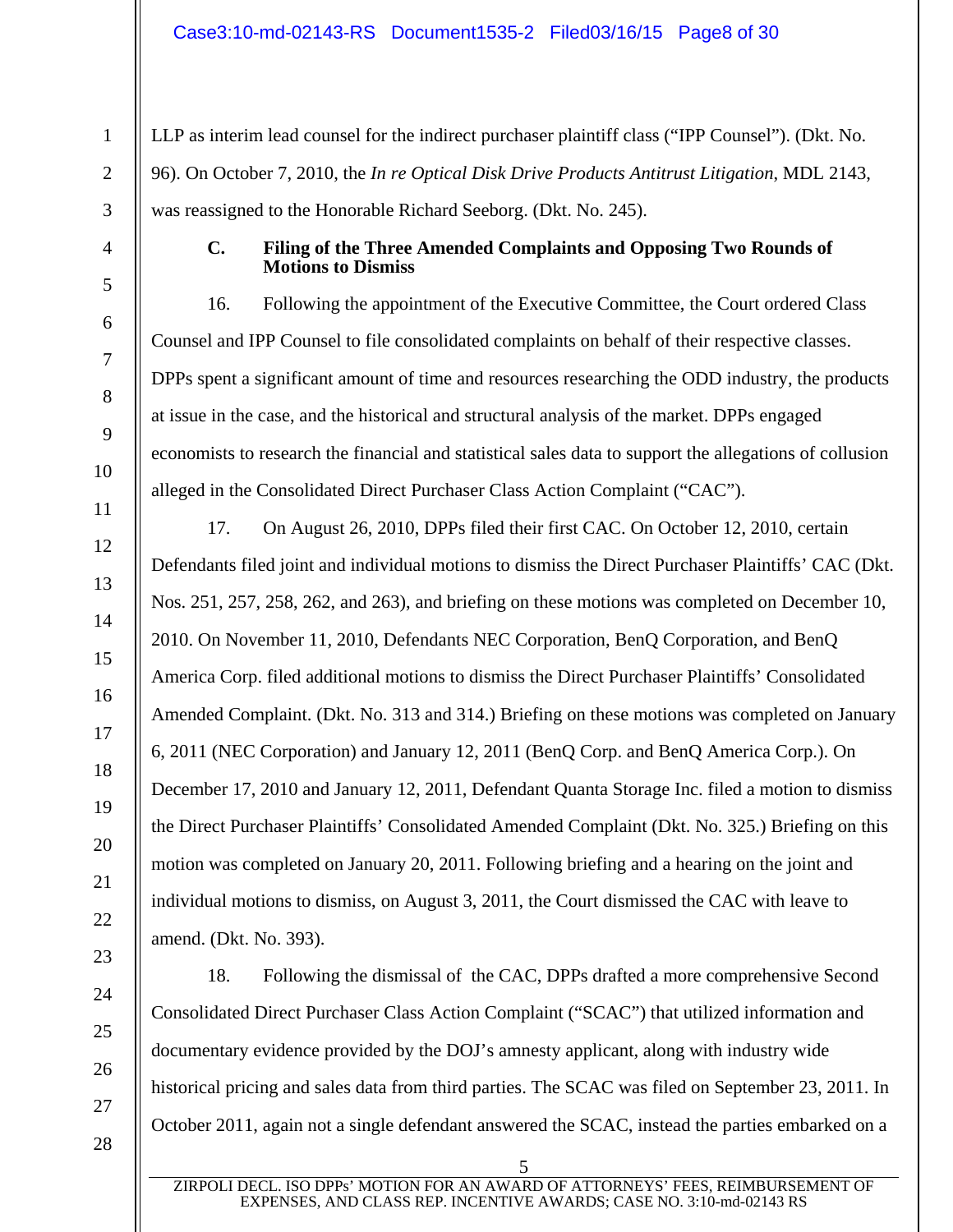second round of joint and individual motions to dismiss the SCAC (Dkt. Nos. 434, 436, 441, 446, 449, 458, 460, and 463). All Defendants except for the Philips/Lite-On/PLDS group (amnesty applicant) joined the joint motion to dismiss, including HLDS who on November 8, 2011 plead guilty to violating the Sherman Act. (Dkt. No. 460). The PLDS entities reached agreement with DPPs that they did not need to respond to the SCAC until after the Court had ruled on the motions to dismiss. DPPs conducted exhaustive legal research regarding the class's claims and defenses thereto in responding to each of the joint and individual motions to dismiss. The individual and joint motions to dismiss the SCAC were denied on April 19, 2012. (Dkt. No. 531). Defendants filed their individual Answers to the SCAC between June 4 and August 17, 2012.

10 11 12 13 14 15 16 17 18 19 20 21 22 23 24 19. As the case progressed and the investigation uncovered new facts, in March of 2013 DPPs sought leave of Court and were permitted to file a Third Consolidated Direct Purchaser Class Action Complaint ("TCAC"). (Dkt. No. 782) DPPs made five changes from the SCAC to the TCAC. *First*, the TCAC modified the proposed litigation class definition to eliminate references to "ODD Devices" and to clarify that the litigation class is comprised of those who bought standalone external or internal ODDs, or ODDs incorporated only into desktop or laptop computers sold by Defendants, their affiliates, or their subsidiaries. *Second*, the TCAC dropped Sony Computer Entertainment America, Inc., as a named defendant, because that entity sold only game consoles which were no longer products within the definition of the litigation class. *Third*, the TCAC eliminated references to ODD Devices and a few paragraphs concerning them in the SCAC. *Fourth*, three named plaintiffs that purchased ODD Devices—Warren Herman, The Stereo Shop, and the related companies Central New York Univision Video Systems, Inc., Crimson Tech, Inc., and Univision Crimson Holding, Inc. were withdrawn as proposed class representatives. *Finally*, the TCAC added four named plaintiffs: the related companies Meijer, Inc. and Meijer Distribution, Inc., Ashley Tremblay, Gregory Starrett, and Paul Nordine.

20. The parties negotiated a stipulation and proposed order which deemed Defendants' previously filed answers to the DPPs' SCAC as sufficient for purposes of responding to the DPPs' TCAC, which the Court signed into Order on April 26, 2013. (Dkt. No. 851).

28

25

26

27

1

2

3

4

5

6

7

8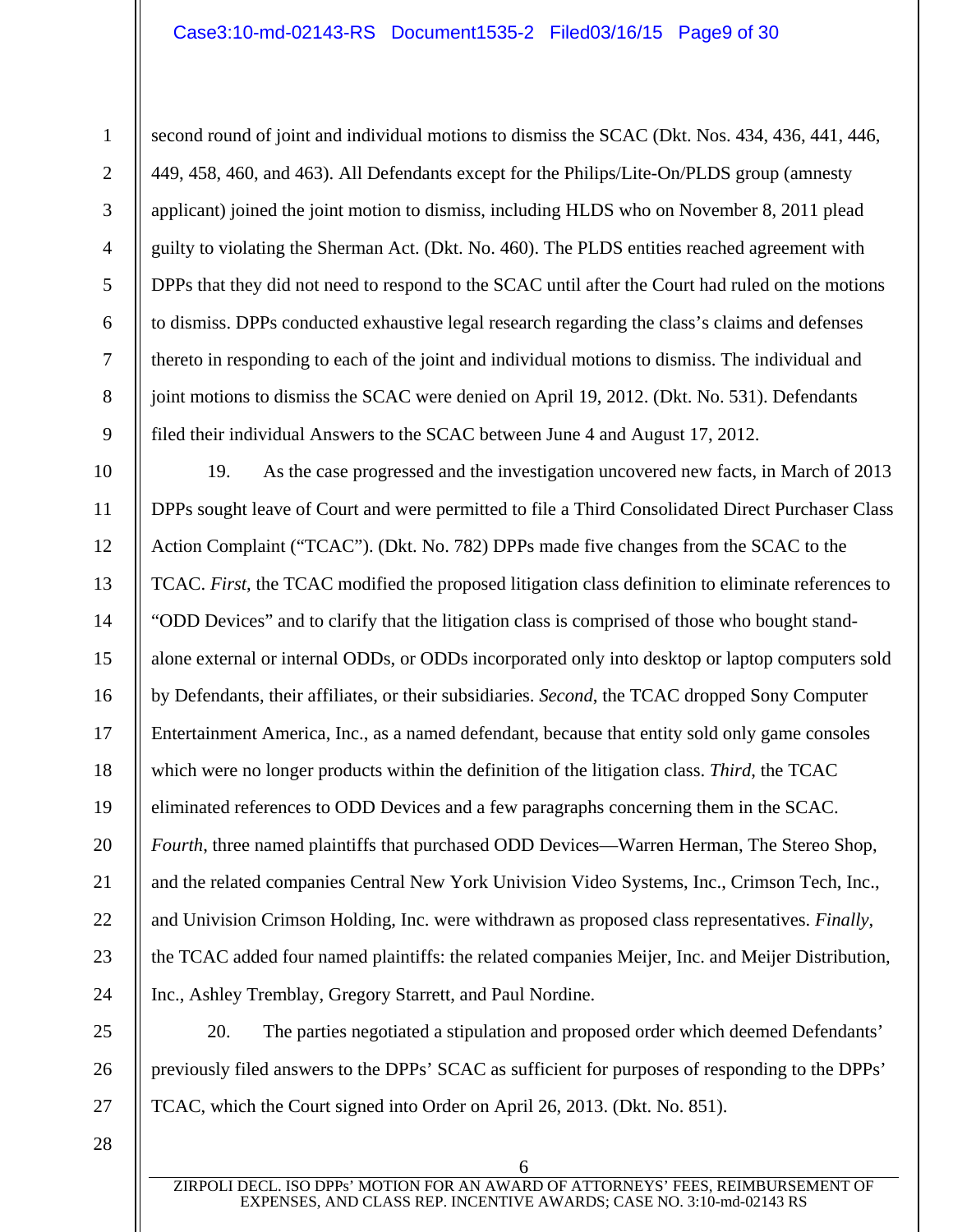26

27

28

#### **D. Pioneer Complaint**

21. During the course of this litigation DPPs developed evidence with respect to the conspiratorial conduct of the Pioneer entities, and on August 18, 2014, filed a complaint against the Pioneer entities (*JLK Systems Group, Inc., et al. v. Pioneer Corporation., et al.*, Case No. 3:14-cv-03748-LB). This action was related to the *In re Optical Disk Drive Action* on August 28, 2014. The Pioneer Defendants answered DPPs' complaint on March 2, 2015. (Dkt. No. 1533).

# **CLASS CERTIFICATION PROCEEDINGS**

#### **A. The Direct Purchasers Plaintiffs Moved for Class Certification and Petitioned for an Appeal Pursuant to Rule 23(f)**

22. On May 29, 2013, the DPPs filed their motion for class certification (Dkt. No. 878) with an accompanying Expert Report of Gary L. French Ph.D. Regarding Class Certification. DPPs' moving papers, accompanying declarations, proposed order, and sealing motion comprised in excess of 3,000 pages. DPPs' motion included 205 exhibits, most of which were identified through extensive searches of DPPs' electronic database of Defendants' documents, many of which required certified translations. Defendants filed their Opposition to Class Certification and Motion to Strike Report of Direct Purchaser Plaintiffs' Expert Dr. Gary French on October 21, 2013, which comprised hundreds of pages and exhibits. (Dkt. Nos. 1027, 1028, 1030, 1031, 1037, 1038, 1039, 1041.) On February 18, 2014, Direct Purchaser Plaintiffs filed their Reply Brief In Support of Class Certification (Dkt. No. 1127) with an accompanying Expert Reply Report (Dkt. No. 1128), and Opposition to Motion to Strike (Dkt. No. 1130). Class Counsel were able to obtain declarations from both HP and Dell in support of their reply brief in support of class certification.

23. DPPs defended Dr. French's deposition and took the deposition of Defendants' expert Dr. Ordover.

24. DPPs spent a significant amount of time and resources obtaining transactional data from each of the Defendants and third parties. Additionally, DPPs expended great resources searching Plaintiffs' document database for documents supporting the motion for class certification.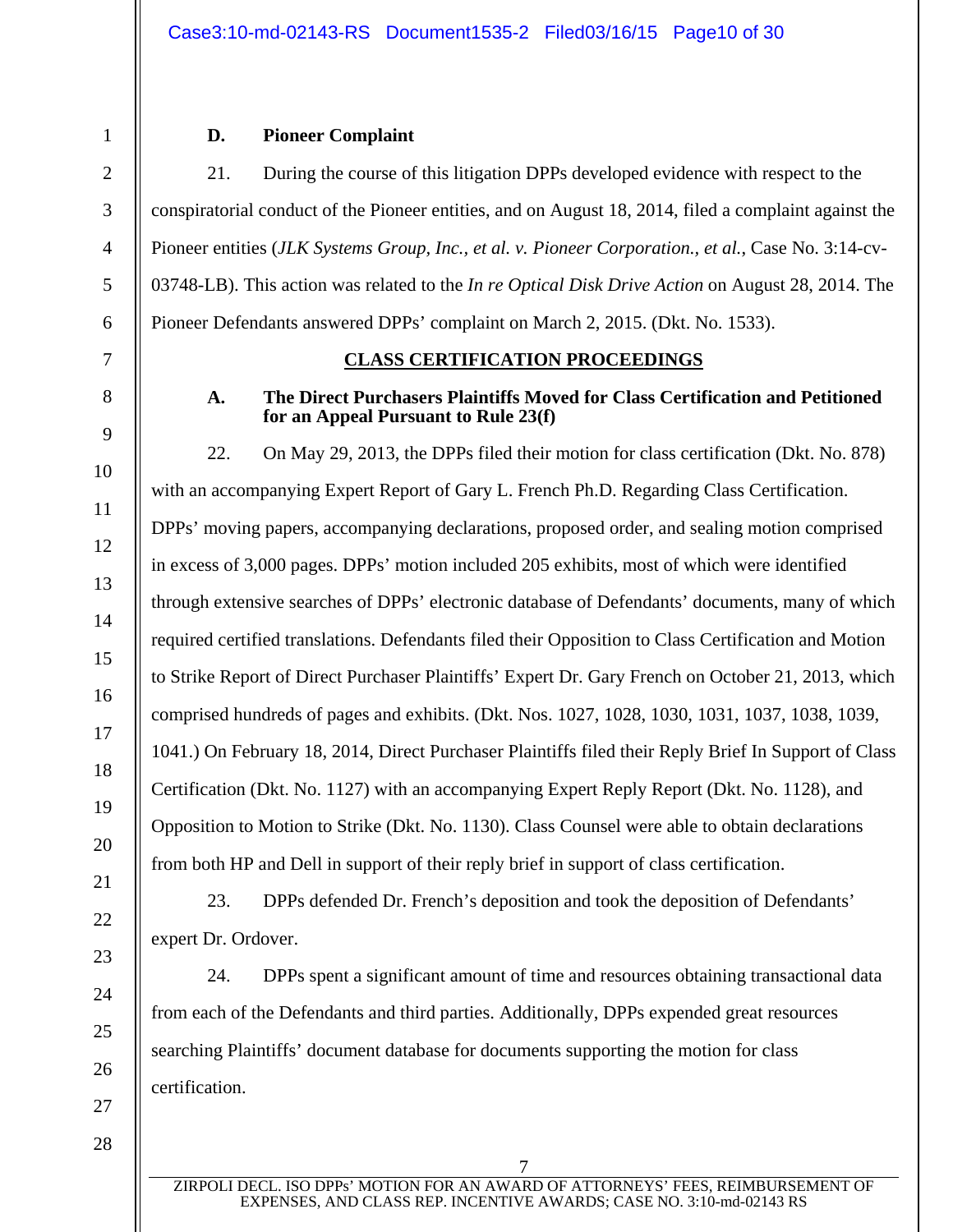3

4

5

6

7

8

9

10

11

12

13

14

15

16

17

25. On May 16, 2014, the Court held a hearing on the Motions for Class Certification and Motions to Strike, at which DPPs presented oral argument.

26. On October 3, 2014, the Court denied Direct Purchaser Plaintiffs' and Indirect Purchaser Plaintiffs' Motions for Class Certification (Dkt. No. 1444). On October 24, 2014, Direct and Indirect Purchaser Plaintiffs separately petitioned for permission to appeal the Court's Order, pursuant to Rule 23(f) of the Federal Rules of Civil Procedure. On January 14, 2015, the United States Court of Appeals for the Ninth Circuit denied both Direct and Indirect Purchaser Plaintiffs' petitions for permission to appeal the district court's October 3, 2014 order denying class action certification.

### **DISCOVERY**

27. From the inception of this litigation, DPPs—in coordination with IPPs—have had to fight for nearly every stitch of discovery that has been produced. At the first case management conference, the DOJ informed the Court that they intended to intervene for the purpose of staying discovery in the civil actions. On May 20, 2010, the DOJ filed a motion for a limited stay of discovery (Dkt. No. 67) and DPPs filed a motion in opposition (Dkt. No. 90). On June 24, 2010 the Court heard argument from the parties on the DOJ's motion to stay discovery, and denied the DOJ's motion (Dkt. No. 119).

18 19 20 21 22 23 24 25 26 28. DPPs served the first of several sets of interrogatories and requests for production of documents on all Defendants on September 1, 2010. After multiple rounds of objections and meet and confers, on March 11, 2011, DPPs and IPPs filed a joint motion to compel to obtain documents produced to the DOJ in connection with its criminal investigation. (Dkt. No. 370). On April 7, 2011, Judge Spero granted Plaintiffs' joint motion to compel, and ordered the production of the DOJ material in sixty days, nearly ten months after the DPPs served their initial discovery requests on Defendants. (Dkt. No. 379). In June 2011, Defendants produced the documents previously produced to the DOJ. The DOJ production consisted of millions of pages of documents, much of which were in foreign languages.

8 27 28 29. Following the denial of the motions to dismiss the SCAC, DPPs and IPPs coordinated their efforts and engaged in months of meet and confers to negotiate a discovery plan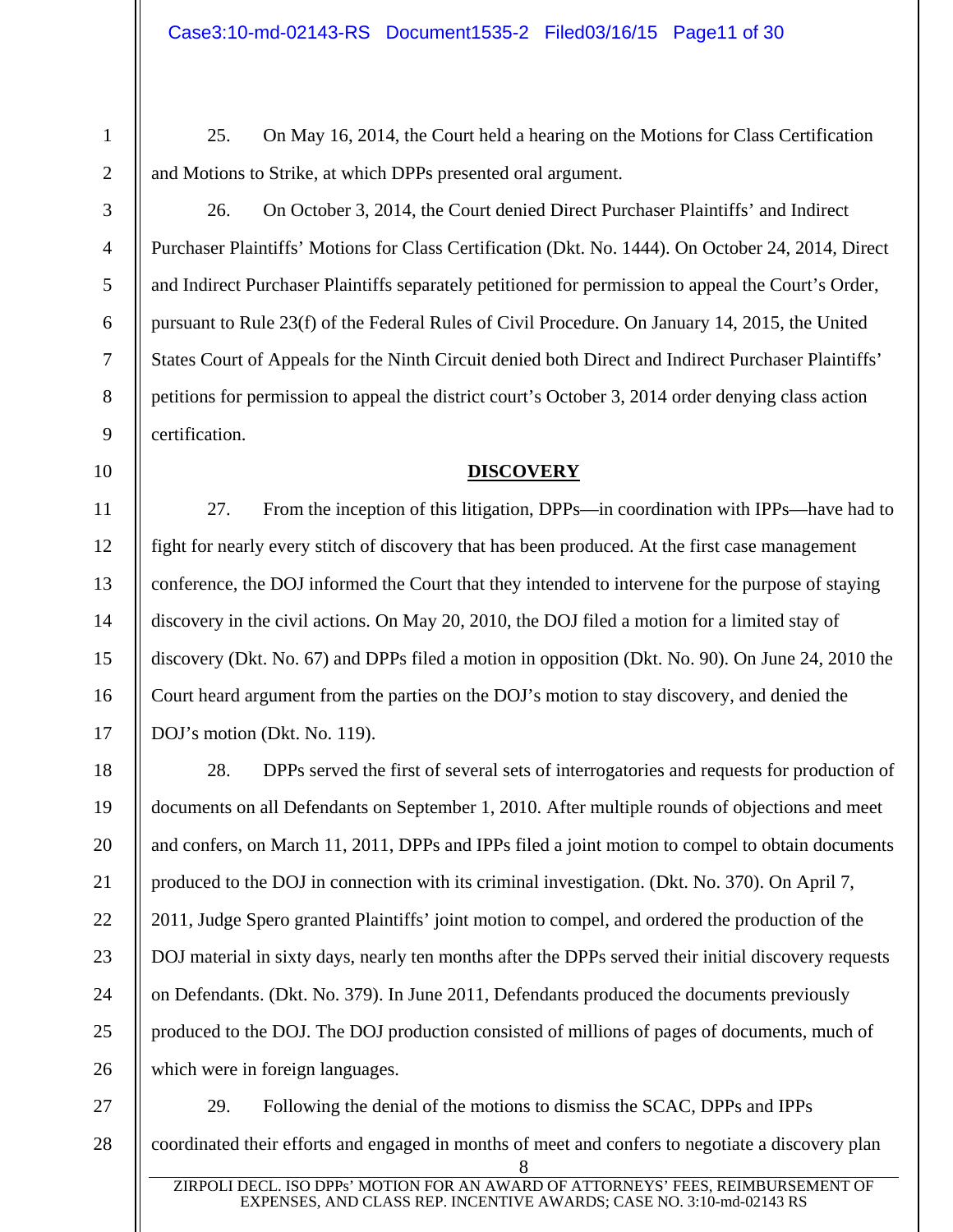#### Case3:10-md-02143-RS Document1535-2 Filed03/16/15 Page12 of 30

that included an ESI protocol, custodians, search terms, a deposition protocol, and other aspects of permissible discovery. In an attempt to move the discovery process along in a more efficient manner, DPPs and IPPs proposed document custodians to each Defendant in their August 13, 2012 Discovery Plan based on their review of the DOJ documents.

30. Pursuant to the Court's July 17, 2012 Case Management Order (Dkt. No 606), and as part of their proposed Discovery Plan, DPPs and IPPs proposed an ESI search term protocol for any Defendant who intended to use search terms to collect documents. In response, Defendants objected: (i) to reviewing documents before reaching a final agreement on all search terms; (ii) to sharing search metrics (i.e., the number of hits, the number of documents searched); (iii) to a sampling search term results; and (iv) to adding search terms at a later date (with or without good cause). The parties met and conferred about this dispute on multiple occasions in the following weeks, but were unable to resolve their disagreements, and on September 17, 2012, Plaintiffs moved for an order adopting their proposed ESI search term protocol (Dkt. No. 660). The Court addressed this issue at the October 9, 2012 discovery hearing, and adopted Plaintiffs' proposed ESI Search Term Protocol (Dkt. No. 660-1) with two modifications (Dkt. No. 708).

31. Following the adoption of a Discovery Plan and ESI protocol, the parties spent several months meeting and conferring over custodians, search terms, deposition protocols, production of certain transactional data, specific class certification documents, supplemental interrogatory responses, and narrative discovery responses.

1

2

3

4

5

6

7

8

9

10

11

12

13

14

15

16

17

18

19

20

21

22

23

24

25

### **A. Discovery Disputes/Motions to Compel**

32. As discussed above, Class Counsel were in constant communication with Defendants' counsel, attempting to negotiate and reach agreement on discovery disputes without involving the Court. However, there were several occasions where the parties could not reach agreement. In those instances, the parties briefed the discovery disputes before Magistrate Judge Spero.

9 26 27 28 33. Plaintiffs and the HLDS Defendants were unable to reach agreement on appropriate document custodians, and on September 4, 2012, DPPs and IPPs jointly submitted a motion to compel the HLDS Defendants to search the records of twelve additional custodians (Dkt. No. 637).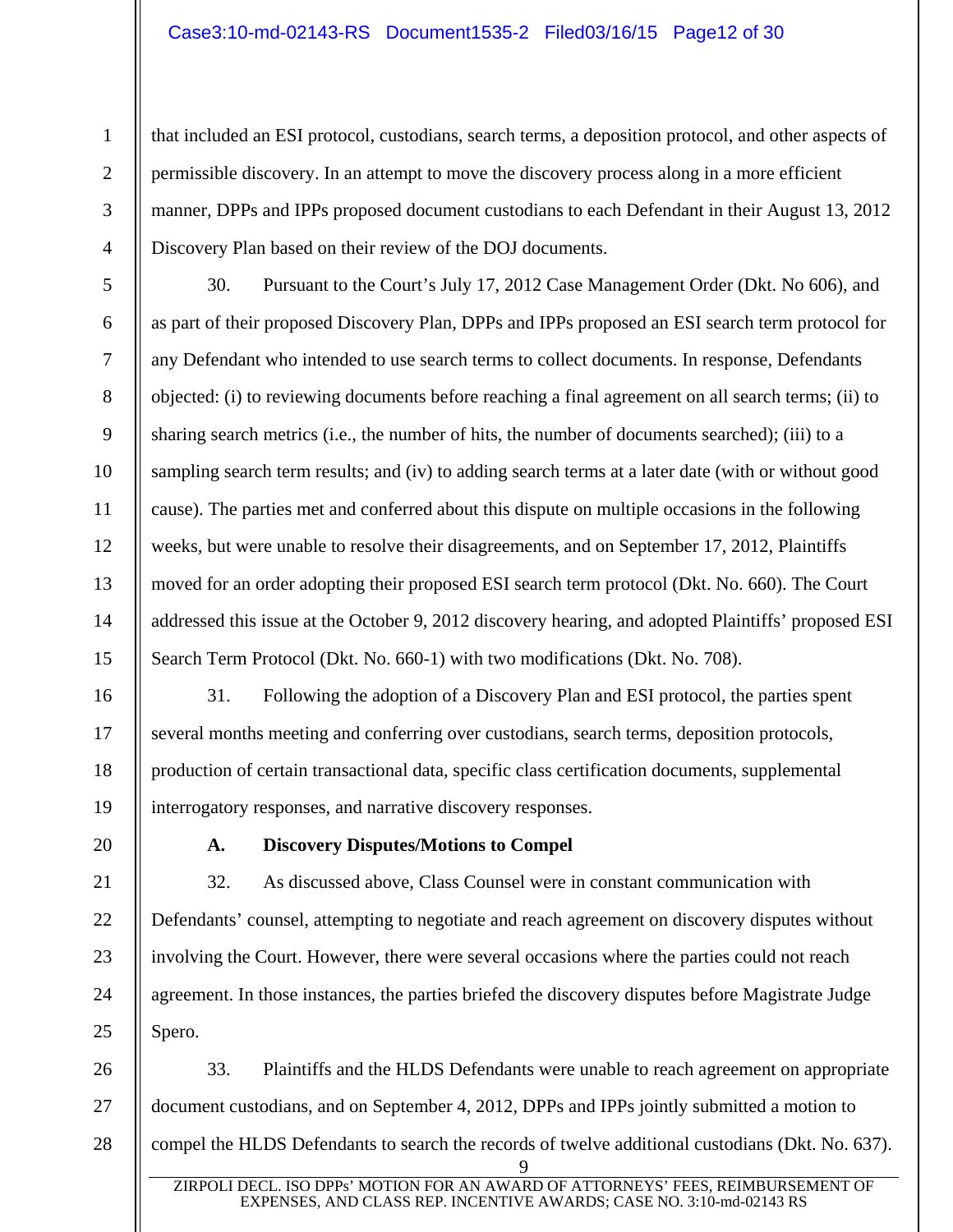On September 7, 2012, the Court issued an order granting Plaintiffs' motion to compel nine additional custodians. (Dkt. No. 641).

2 3

4

5

6

7

8

9

10

11

12

13

14

15

1

34. The parties were unable to reach agreement on a proposed protocol for the location of depositions of witnesses who reside in foreign countries, despite meeting and conferring on the issue several times. On September 17, 2012, DPPs and IPPs submitted a joint letter brief to Judge Spero regarding their dispute concerning the presumptive location for depositions of witnesses residing in foreign countries (Dkt. No. 647). During the October 9, 2012 discovery hearing, the Court ordered the parties to continue to meet and confer on the issue, however the parties were again unable to reach a stipulation, and on October 22, 2012 submitted to the Court a second joint letter presenting the final position of each party (Dkt. No. 705). On October 24, 2012, Judge Spero issued an Order re location of Depositions (Dkt. No. 707).

35. On September 17, 2012, DPPs and IPPs jointly moved to compel the Sony Defendants to collect and produce documents from the files of Tomohiko Nagashima. (Dkt. No. 668). The Court granted Plaintiffs' motion to compel with respect to expense reports and telephone bills. (Dkt. No. 708).

16 17 18 19 20 21 22 23 24 25 26 36. During the initial phase of discovery, Defendants eventually agreed to search and produce over one hundred employee files comprising over 2,000 gigabytes, millions of documents, totaling more than 16 million pages. The documentary evidence was thoroughly analyzed, coded, and organized by Class Counsel in a web-based, electronic document review platform for use in drafting briefs, preparing for depositions, responding to discovery, conducting settlement negotiations, and drafting DPPs' motion for class certification. The web-based database allowed Class Counsel to run targeted searches in both English and foreign languages and prioritize Defendants' documents by custodian and topic. Because most Defendants refused to voluntarily provide the document translations in their possession, DPPs in coordination with IPPs were forced to spend considerable time, effort, and expense to locate, prioritize, and translate certain foreign language documents that evidenced the conspiracy alleged.

10 27 28 37. In order to manage this large volume of documents in English, Chinese, Japanese and Korean, DPPs needed an efficient and cost effective way of managing, organizing and coding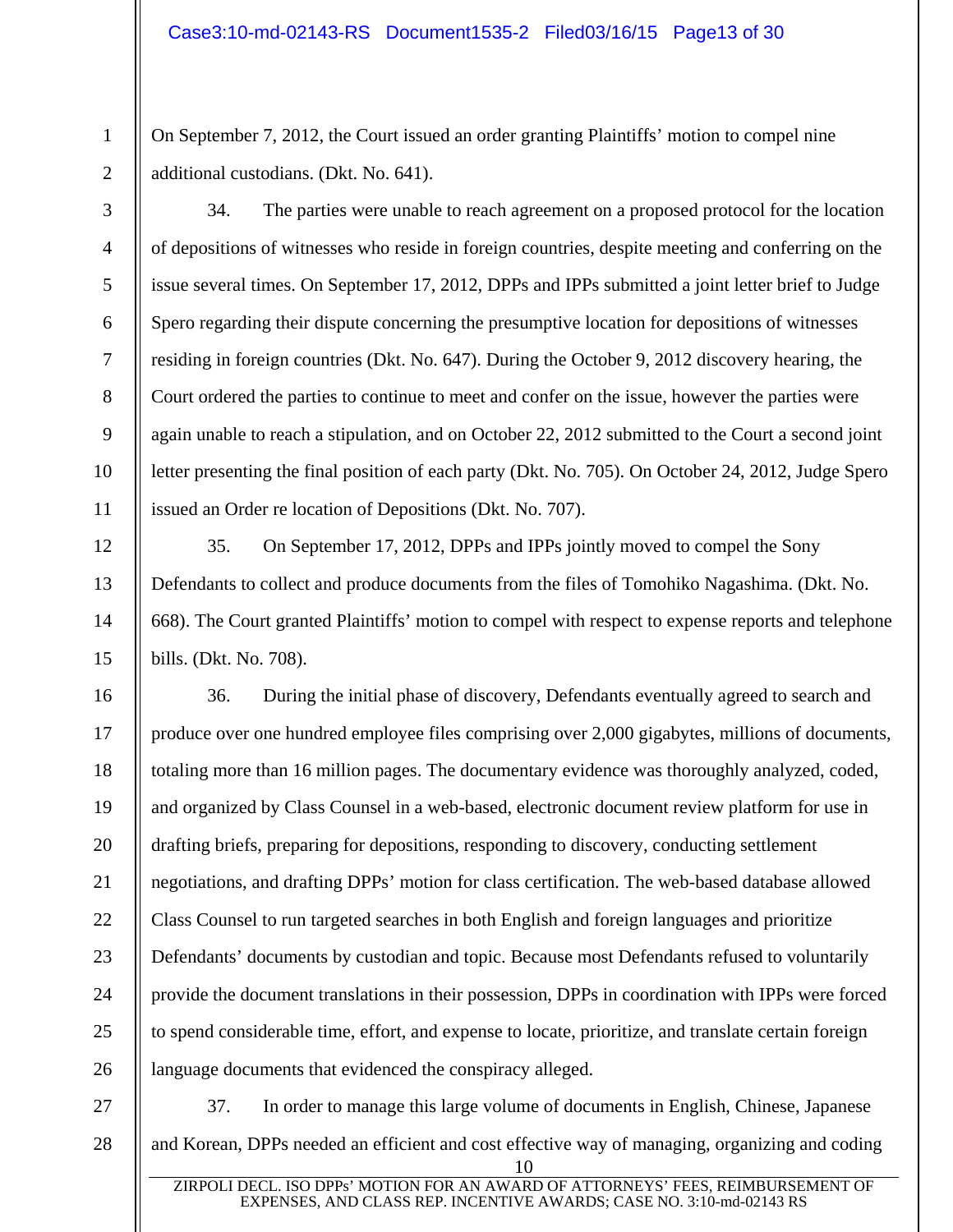the documents in order to respond to motions to dismiss, discovery, prepare for class certification, summary judgment and potentially trial.

38. Knowing that document management services can be one of the most significant costs in a large case, Class Counsel obtained bids from document management services that have been used in other large antitrust cases. After consultation with industry experts and in consultation with the Executive Committee, Class Counsel decided to purchase licenses for a web-based, electronic data and transcript review platform, and internally host the document review on servers at the Saveri office saving the class potentially hundreds of thousands of dollars.

39. Class Counsel worked with an outside IT specialist to load, manage, and maintain the numerous document productions on servers located at the Saveri office. This saved the Class the expense of hosting the over sixteen million pages of documents on a document management service's servers, which would have been very expensive. By hosting the documents on the Saveri Firm's servers, the only expense to the class was the cost of loading documents and internally maintaining the database. The IT specialist, in conjunction with Class Counsel, has been able to handle the several layers of complexity involved in each of the Defendant's ESI.

40. DPPs and IPPs set up an ESI protocol that established a uniform format for the production of ESI which enabled DPPs to run searches through the documents on the electronic database that was ultimately established. The agreed upon metadata that was required from each defendant in their productions allowed DPPs to run complex searches in both English and the various Asian languages. The review platform that DPPs have utilized for the past several years to host and review the large volume of documents has proven successful to conduct careful and targeted analysis of the discovery produced to date.

41. Members of the Executive Committee met to discuss and plan the document review process. Based on years of experience and past antitrust electronic cases, Class Counsel set up a coding system to identify the most probative documents relating to all facets of the litigation. Class Counsel then utilized junior associates and paralegals to review the documents and code them by topic.

28

1

2

3

4

5

6

7

8

9

10

11

12

13

14

15

16

17

18

19

20

21

22

23

24

25

26

27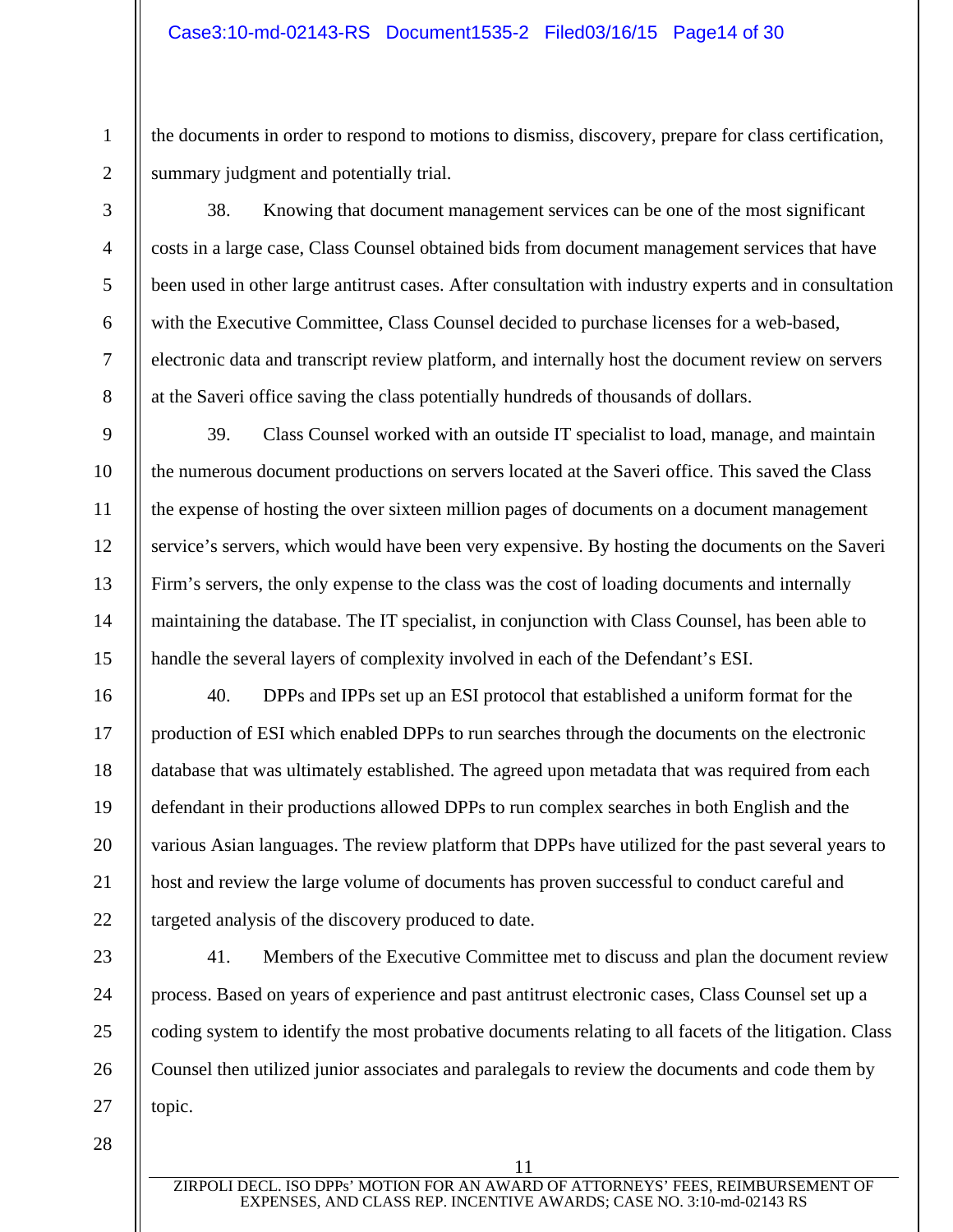42. The Executive Committee made the decision that no document reviewer could bill at a rate higher than \$350 per hour for initial document review. This included foreign language reviewers who typically bill out at a higher rate.

3 4

5

6

7

8

11

17

18

19

20

21

1

2

43. The Executive Committee assigned attorneys from many of the Class Counsel firms to assist in the document review process. Each reviewer was provided with a detailed memorandum regarding the theory of the case, the existing facts and evidence supporting that theory, and materials required to assist them in the document review. The attorneys were then trained on the analytic software and how to manage the documents that were reviewed and coded.

9 10 12 13 14 15 16 44. During the initial discovery phase through class certification, the document review required the daily commitment of at least one attorney at the Saveri office who handled the day to day adjustments to the document review platform, supervision of the review platform, work assignments, allocation of staffing, searching and assigning documents and conducting quality control. Since the document review platform was being managed on servers at the Saveri office, it also involved significant communication with the IT specialist to manage and load the document productions as they were produced on a rolling basis to correct any load or ESI issues with the various defendant productions.

45. Although the ESI protocols were negotiated and agreed to by all parties, Class Counsel experienced numerous issues relating to the loading of data into the database. While many of the issues were technical in nature, they required extensive meet and confers with Defendants and consultation with the IT specialist to make sure the data could be properly loaded into the database.

12 22 23 24 25 26 27 28 46. The process of reviewing foreign language documents has proven to be time consuming and expensive. The foreign language documents were analyzed by lawyers and paralegals fluent in the respective foreign languages, who then had to determine which documents were sufficiently relevant to the litigation to require English translations, and in certain cases, certified translations. In order to save the Class money and for efficiency's sake, DPPs and IPPs coordinated their efforts with respect to the review, translation and cost of many of the foreign language documents. Many of these documents required certified translations and have proven to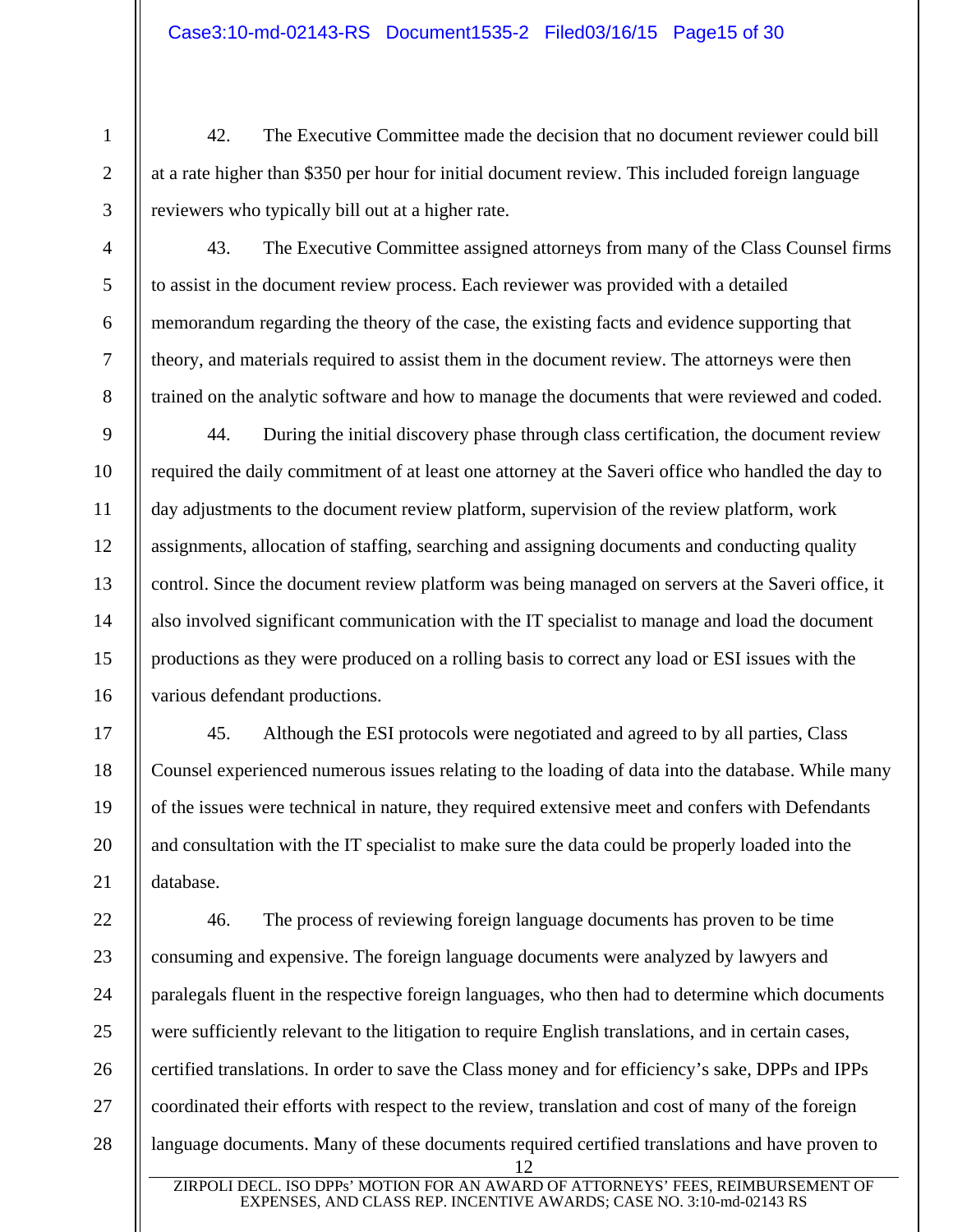### Case3:10-md-02143-RS Document1535-2 Filed03/16/15 Page16 of 30

be some of the most important documents introduced at depositions, in responding to motions to dismiss, and at class certification. Class Counsel have expended significant financial resources to third-party translation agencies for foreign language document review and certified copies of translations.

47. Additionally, DPPs, in coordination with IPPs, obtained and reviewed thousands of pages of non-party discovery and obtained a significant volume of transactional data that was provided to the experts.

48. DPPs have responded to several sets of interrogatories and requests for production of documents served by Defendants. Class Counsel and the Class Representatives have spent significant time locating responsive information. On several occasions, DPPs were required to meet and confer with defense counsel and, where appropriate, provide Defendants with supplemental responses and document productions. In particular, DPPs spent a significant amount of time and resources responding to contention interrogatories.

49. In August 2012, DPPs and IPPs jointly served a detailed Rule 30(b)(6) deposition notice on each Defendant, seeking information critical to class certification, including topics related to corporate structure and organization, manufacturing and production, pricing, costs and profits, and each Defendant's relationship with other entities (such as the investors in joint ventures). To facilitate efficient and timely responses, the parties negotiated and reached agreement that each Defendant would provide a narrative response to the Rule 30(b)(6) deposition notice (Dkt. No. 715), and agreed upon a production schedule that was confirmed by Judge Spero (Dkt. No. 730). All Defendants provided narrative responses on December 31, 2012, with the exception on the Sony Defendants (provided responses on January 15, 2013) and the LG Defendants (provided responses on January 31, 2013). Defendants' responses covered 26 topics and totaled over 1,100 pages.

25

1

2

3

4

5

6

7

8

9

10

11

12

13

14

15

16

17

18

19

20

21

22

23

24

#### **B. Depositions Taken and Defended**

13 26 27 28 50. Seventeen depositions have been taken to date related to the Direct Purchaser Action, of which three took place in San Francisco, eight elsewhere across the country, and six outside of the United States. Nine of these depositions were of Defendants' witnesses, six were of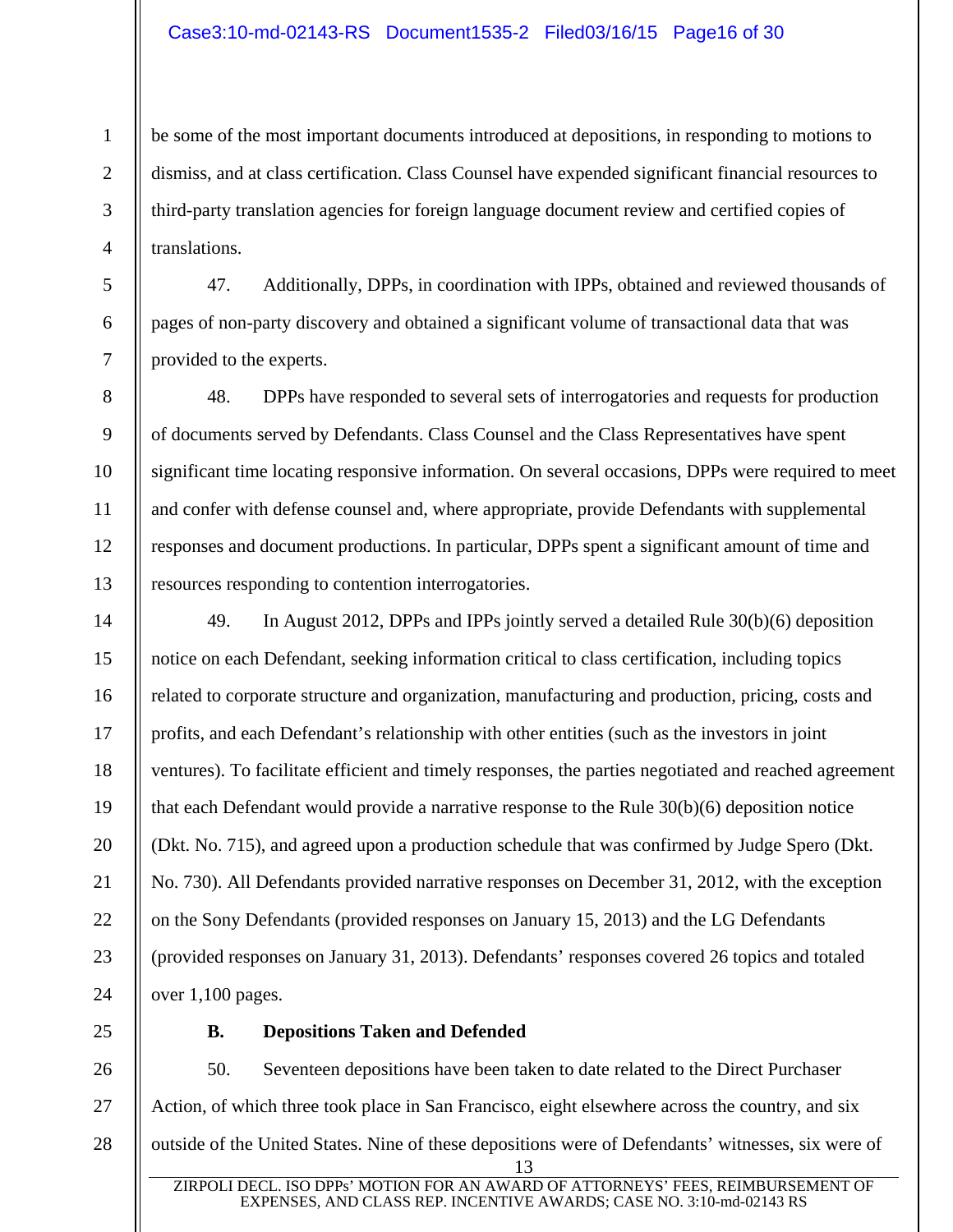2

3

23

24

25

26

27

28

the Direct Purchaser Class Representatives, one was of Defendants' expert, and one of Direct Purchaser Plaintiffs' expert. Class Counsel either took the lead role, assisted in the preparation of, attended, or defended, each of these depositions.

4 5 6 51. Class Counsel spent significant time preparing and defending each of the Class Representatives named in the TCAC for their depositions. A chart of the class representative depositions, dates and locations is set forth below:

| <b>Date</b> | <b>Direct Purchaser Class</b><br>Representative | <b>Witness</b>             | <b>Location</b>            | <b>Exhibits</b><br><b>Marked</b> |
|-------------|-------------------------------------------------|----------------------------|----------------------------|----------------------------------|
| 6/12/2013   | <b>JLK</b> Systems                              | <b>Jeff Kozik</b>          | Philadelphia,<br><b>PA</b> | $1-9$                            |
| 7/25/2013   | Meijer and Meijer Distribution,<br>Inc.         | David<br>Demartra          | Grand Rapids,<br>МI        | $1 - 12$                         |
| 9/6/2013    | Paul C. Nordine                                 | Paul C.<br>Nordine         | Chicago, IL                | $1-4$                            |
| 6/6/2013    | Seneca Data Distributors                        | <b>Stephen Maser</b>       | Syracuse, NY               | n/a                              |
|             |                                                 | <b>James Petrie</b>        | Syracuse, NY               | $1-6$                            |
| 8/28/2013   | <b>Gregory Starrett</b>                         | Gregory<br><b>Starrett</b> | Charlotte, NC              | $1-4$                            |
| 8/28/2013   | <b>Ashley Tremblay</b>                          | Ashley<br>Tremblay         | Seattle, WA                | $1 - 8$                          |

16 17 18 19 20 21 22 52. In addition to preparing for and defending the depositions of the six Class Representatives, Class Counsel participated in the depositions of five sets of Defendants' employees and former employees between April 2013 and November 2013. Of the nine Defendant witnesses deposed, four of the depositions spanned multiple days and required the assistance of a translator, and the remaining five deponents asserted their Fifth Amendment right against selfincrimination and refused to answer Plaintiffs' questions. The depositions have yielded hundreds of deposition exhibits to date, and are summarized in the following chart: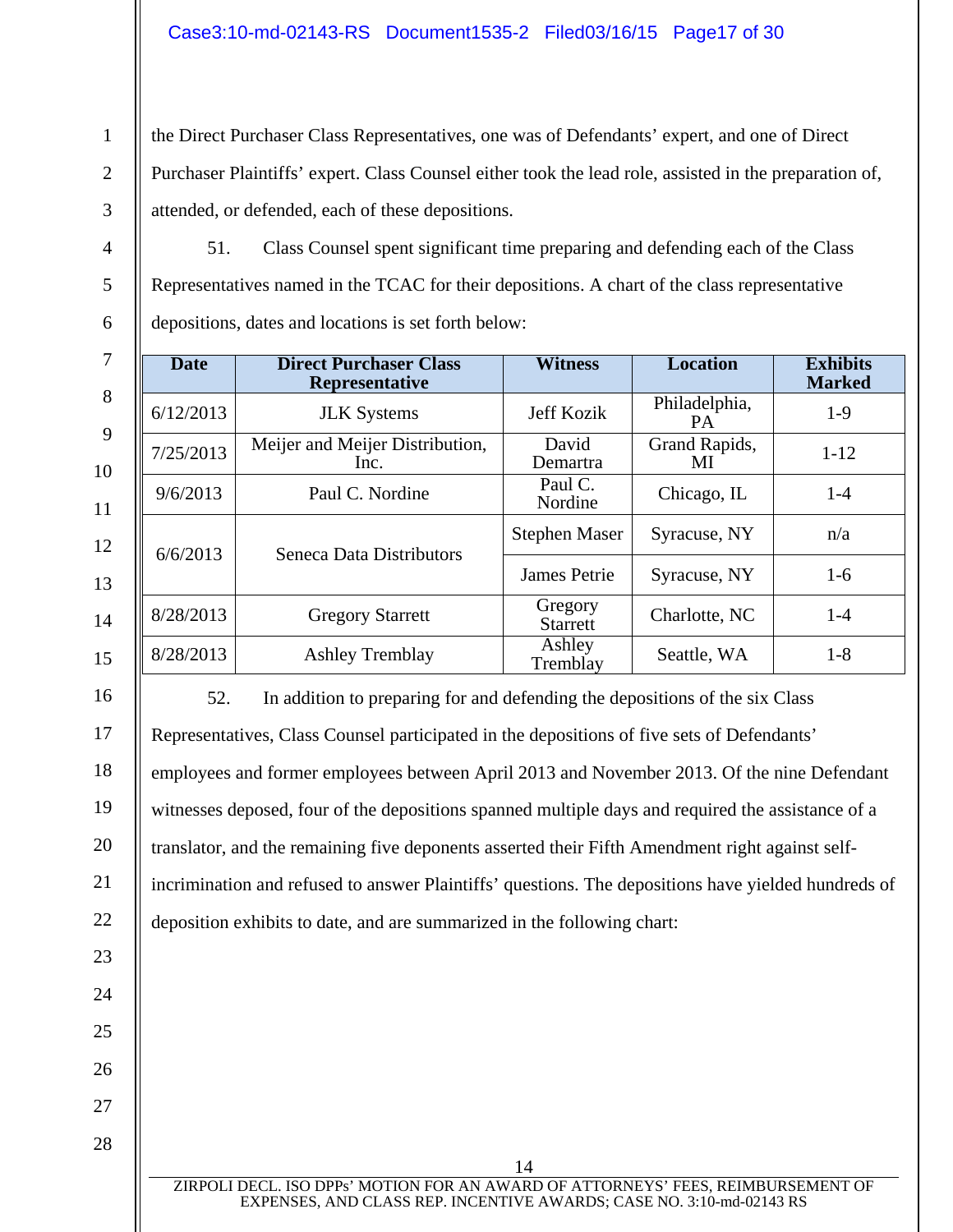## Case3:10-md-02143-RS Document1535-2 Filed03/16/15 Page18 of 30

1 2 3 4 5 6 7 8 9 10 11 12 13 14 **Defendant Group Date(s)** Date(s) Exhibits Marked Location HLDS April 18, 2013 1-14 Berkeley, California<br>April 19, 2013 15-33 April 19, 2013  $SONY$  July 10, 2013 34-44 Hong Kong<br>July 11, 2013 45-62 **HLDS** July 21, 2013  $\vert$  63-71 July 22, 2013 72-93<br>
July 23, 2013 94-119 San Francisco July 23, 2013 July 24, 2013 120-149 PLDS July 31, 2013 150-176 August 1, 2013 | 177-213 | San Francisco August 2, 2013 214-258 TSSTK October 14, 2013 266-302 Grand Hyatt (Seoul, South Korea) TSSTK October 16, 2013 303-355 Grand Hyatt (Seoul, South Korea) QSI November 18, 2013 356-432 Grand Hyatt (Taipei, Taiwan)  $\text{QSI}$  November 20, 2013 433 (Taipei, Taiwan) OSI November 21, 2013 434-443 Grand Hyatt (Taipei, Taiwan)

53. The TSSTK and QSI deponents thus far in this case have refused to testify at deposition and invoked their Fifth Amendment right against self-incrimination. The silence of these witnesses created further problems for DPPs in establishing liability for their case. Because many of the best documents found by DPPs were authored by these individuals, their refusal to testify made it potentially difficult to authenticate these documents.

### **C. Proffer**

54. Members of the Executive Committee have attended proffers by the Antitrust Criminal Penalty Enhancement and Reform Act ("ACPERA") candidate where they set forth their involvement in the alleged ODD conspiracy and highlighted and explained relevant documents.

15

16

17

18

19

20

21

22

23

24

25

26

27

28

# **D. Subpoena of DOJ Tape Recordings**

55. On July 11, 2014, DPPs and IPPs issued a subpoena to the DOJ Antitrust Division seeking production of FBI recordings, and verbatim transcriptions thereof, among and between Defendants in this litigation. After meeting and conferring with the DOJ, DPPs and IPPs reached an agreement and negotiated a draft stipulated proposed protective order regarding production of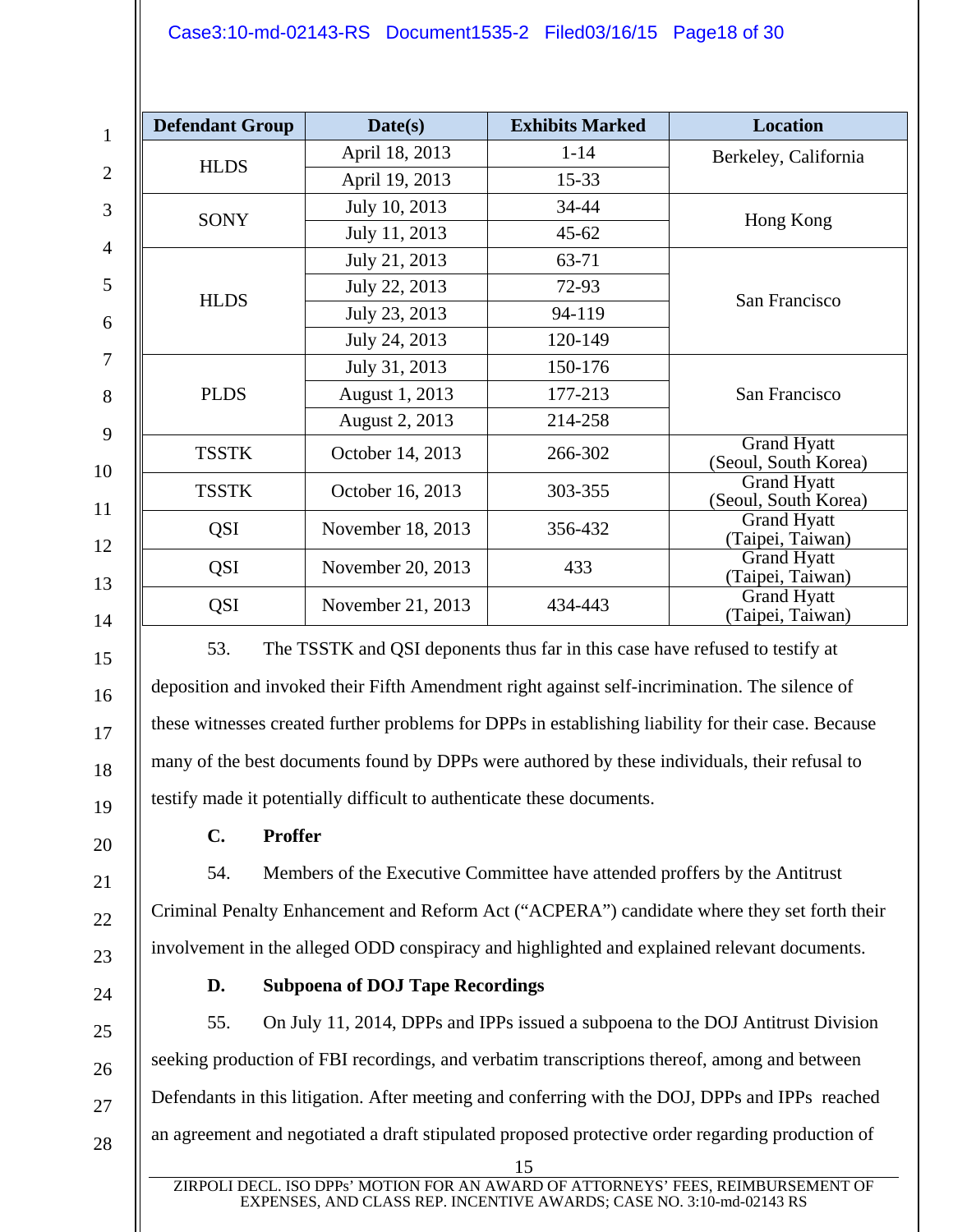the tapes. On September 3, 2014, DPPs and IPPs jointly filed the stipulated proposed protective order. Defendant TSST-Korea and interested party "John Doe 1" objected to production of the tapes. After extensive motion practice, their objections were overruled by this Court. On December 22, 2014, John Doe 1 filed a notice of appeal and an emergency motion for an injunction pending appeal. In addition, the parties have met and conferred further regarding a revised protective order for the future production of the tapes and submitted their proposed protective orders to Judge Spero.

1

2

3

4

5

6

7

8

9

10

11

12

13

14

15

16

17

18

19

20

#### **SETTLEMENT NEGOTIATIONS**

#### **A. Protracted Settlement Negotiations with Three Defendant Groups**

56. Starting in March of 2010, DPPs began preliminary settlement discussions with certain Defendants with the assistance of a mediator. These sessions did not result in a settlement. In late 2012, DPPs and counsel for LG Electronics, Inc., and LG Electronics USA, Inc. began to discuss the possibility of settling the case. After several settlement discussions spanning the course of several months over the telephone and written correspondence, the parties met in person along with counsel for Defendants HLDS and Hitachi, Ltd. After lengthy and protracted negotiations, including the review of industry materials, documents produced to the DOJ, and transactional data, a settlement was reached with HLDS that included the dismissal of LG and Hitachi for \$26,000,000. The settlement reached was for dismissal of the claims asserted in the SCAC for the period of January 1, 2004 until December 31, 2011. This amount represented approximately 3.42% of HLDS' sales of ODDs alleged in the SCAC (after accounting for opt-outs).

21 22

23

24

25

57. Defendants filed a motion requesting the Court deny or defer granting preliminary approval of the HLDS settlement until after a hearing on class certification of the litigated class. DPPs filed a reply in support of preliminary approval arguing that the Non-Settling Defendants lacked standing. The Court agreed with DPPs, and preliminarily and finally approved the HLDS settlement on September 23, 2013.

16 26 27 28 58. During the course of several months in early 2013, DPPs and counsel for Panasonic negotiated the terms of a settlement releasing the claims in the TCAC. The negotiations were informed by documents that had been produced to the DOJ, as well as from the custodial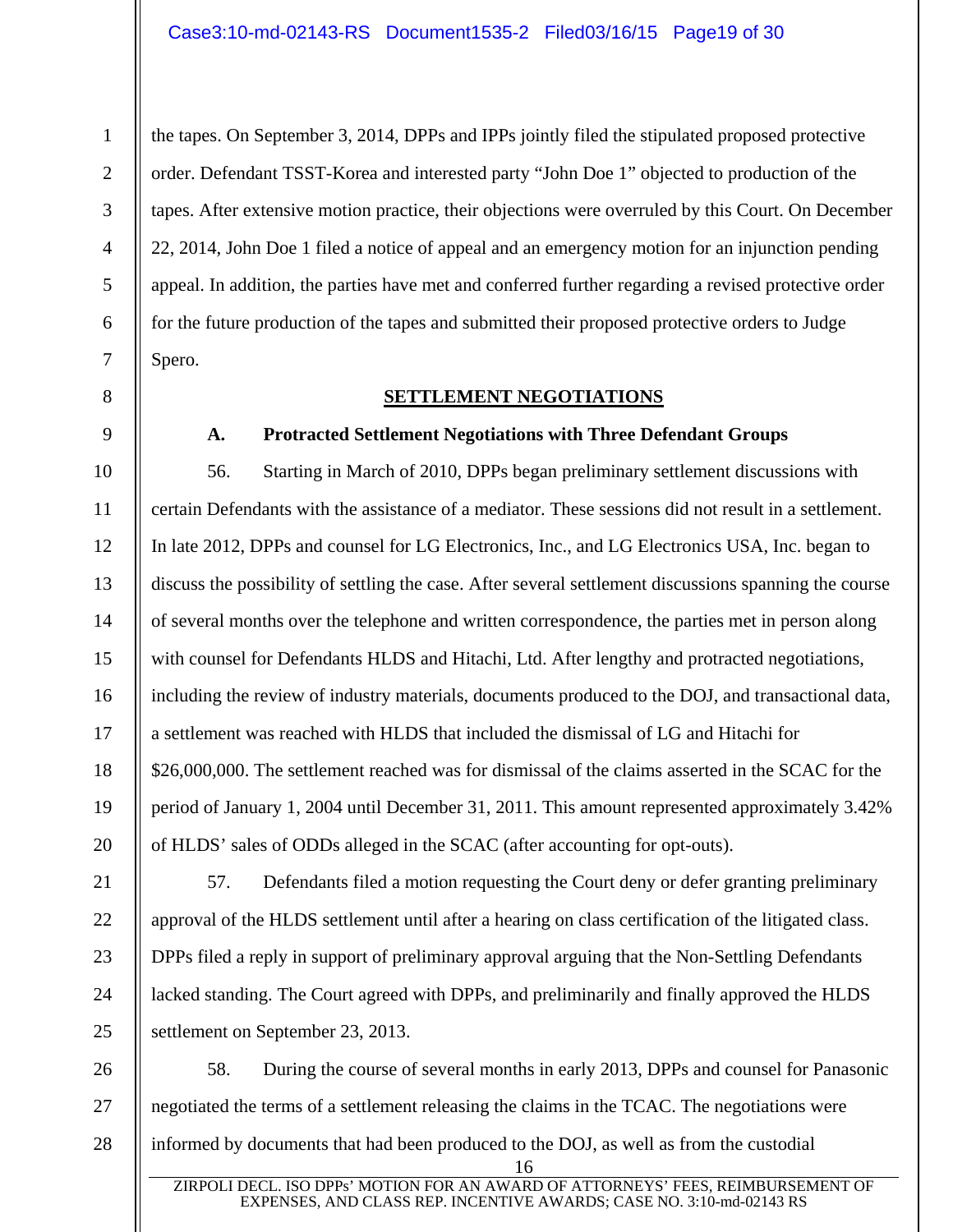### Case3:10-md-02143-RS Document1535-2 Filed03/16/15 Page20 of 30

productions, industry material, and transactional data. On August 21, 2013, DPPs settled with Panasonic for \$5,750,000 for a release of claims asserted in the TCAC. The \$5,750,000 settlement amount represents approximately 3.833% of Panasonic's sales of ODDs left in the case after optouts. The Court finally approved the Panasonic settlement on May 15, 2014.

Beginning in the spring of 2013, DPPs began negotiating the terms of a settlement with counsel for NEC. Similar to the previous two settlement negotiations, negotiations were informed by documents produced to the DOJ and from the custodial productions, industry material and transactional data in the settlement discussions. On February 24, 2014, DPPs settled with NEC for the claims in the TCAC for \$6,000,000 plus \$150,000 in notice costs. The \$6,150,000 represents approximately 3.1% of NEC's ODD sales after accounting for opt-outs. The Court finally approved the NEC settlement on August 14, 2014.

59. Class Counsel's efforts during the course of each of the settlement negotiations included a detailed analysis of the evidence against each Defendant, damages computations and each of Defendants' potential exposure. In connection with each of the settlements, Class Counsel, documented the settlements, briefed motions for preliminary and final approval, and worked with the settlement administrator to provide notice to the classes.

#### **RISKS OF THE LITIGATION**

60. The skill and quality of legal counsel also support the requested fee award. The Executive Committee and members of Class Counsel are among the nation's most experienced and skilled practitioners in the antitrust litigation field, and these firms have successfully litigated these types of cases on behalf of direct purchasers of price-fixed products throughout the country including within this Circuit.<sup>4</sup> Highly skilled counsel was required to successfully represent the settlement classes and obtain such a favorable recovery due to the caliber of opposing counsel and the complexity of the issues in this case.

25 26

27

 $\overline{a}$ 

28

1

2

3

4

5

6

7

8

9

10

11

12

13

14

15

16

17

18

19

20

21

22

23

24

<sup>4</sup> *See, e.g.*, *DRAM*, MDL No. 1482; *SRAM*, MDL No. 1819; *LCD*, MDL No. 1827; *CRT*, MDL No. 1917.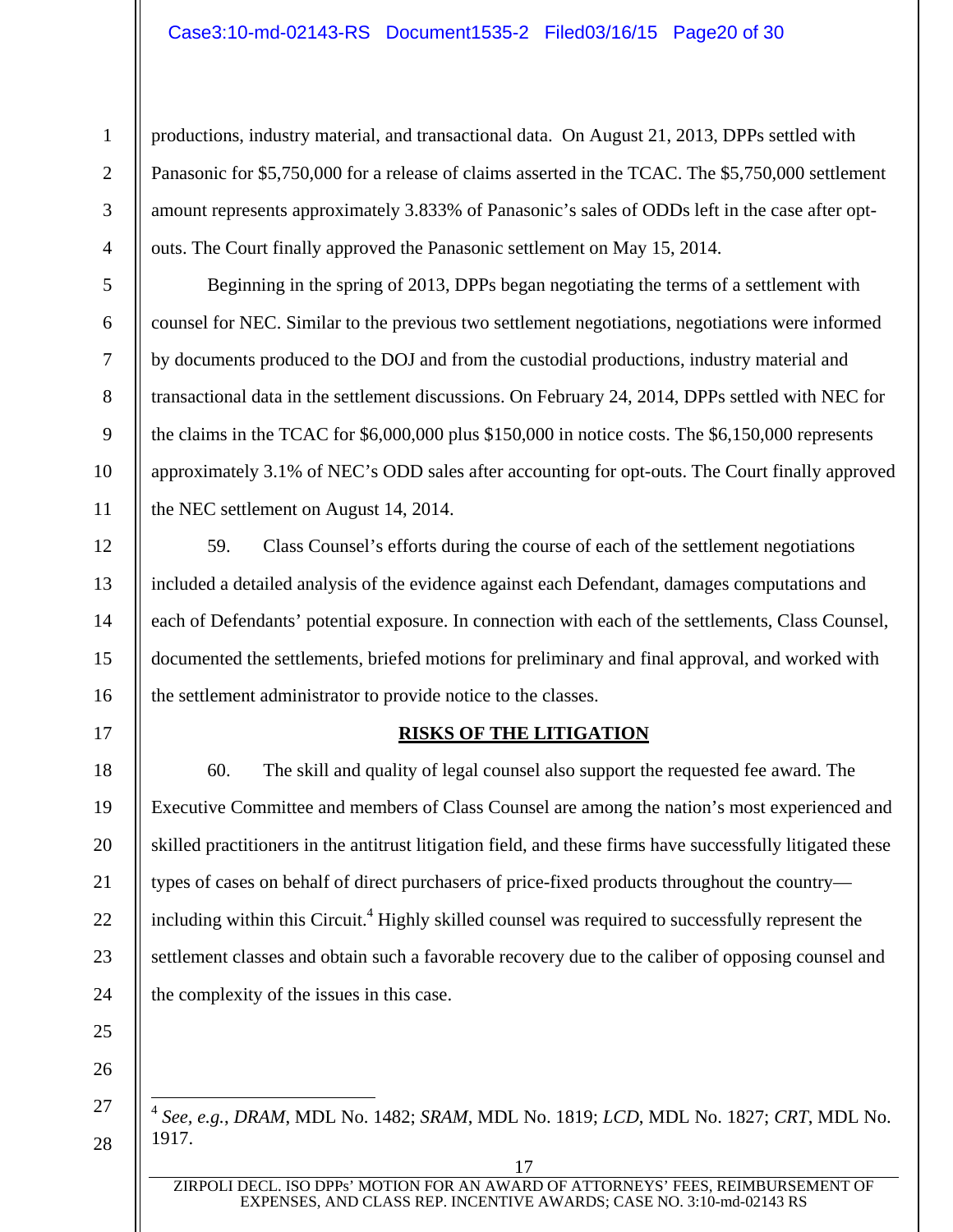4

5

6

7

8

9

10

11

12

13

14

15

16

17

18

19

20

21

22

23

24

25

1

# **A. High Caliber of Opposing Counsel**

61. DPPs were opposed by attorneys from some of the largest firms in the country with near limitless resources at their disposal.<sup>5</sup> By way of example of the resources available to the Defendants: Latham & Watkins (counsel for Toshiba/TSST) employs over 2,100 attorneys in 33 offices worldwide. *See* http://www.lw.com. Ropes & Gray (counsel for HLDS) employs over 1,100 attorneys at 11 offices worldwide. *See* http://www.ropesgray.com.

# **B. Complexity and Difficulty of Issues**

62. This was a complex case which required Class Counsel to confront many novel and/or difficult legal and factual issues. Antitrust price-fixing conspiracy cases are notoriously complex and difficult to litigate. Here, not only did Class Counsel effectively manage the logistics of litigating such a complex case, with more than 36 plaintiffs' firms, scores of able defense counsel, and 13 Defendant groups (both foreign and domestic), but as described in detail below, they successfully tackled many difficult legal and factual issues presented by this case.

# **C. Defendants Had Tremendous Resources**

63. The resources available to the opposing parties are also an important risk factor to be considered. The enormity of the Defendants' resources is apparent from their publicly available financial disclosures and the breadth of their business operations. As an example, Samsung Group, parent of the Samsung Defendants, has \$470.2 billion in assets, and employs over 425,000 people. *See* http://www.samsung.com/us/aboutsamsung/samsung\_group/our\_performance.

# **D. The Inherent Risk of Antitrust Class Actions**

64. In reviewing Defendants' vigorous defenses, it was apparent that Class Counsel took on great risk in prosecuting this large and complex antitrust class action. As an antitrust case with foreign Defendants, and both components and finished products, this case carried more risks than non-antitrust cases. Additionally, there is a changing landscape with respect to both antitrust and class action law. Several significant opinions from the United States Supreme Court and the

26

 $\overline{a}$ 

27

28

<sup>&</sup>lt;sup>5</sup> Firms representing Defendants include: Latham & Watkins LLP; Ropes & Gray LLP; Wintson & Strawn LLP; Baker Botts LLP; Boies Schiller & Flexner LLP; Dickstein Shapiro LLP; Jones Day; O'Melveny & Myers LLP; and Drinker Biddle & Reath LLP.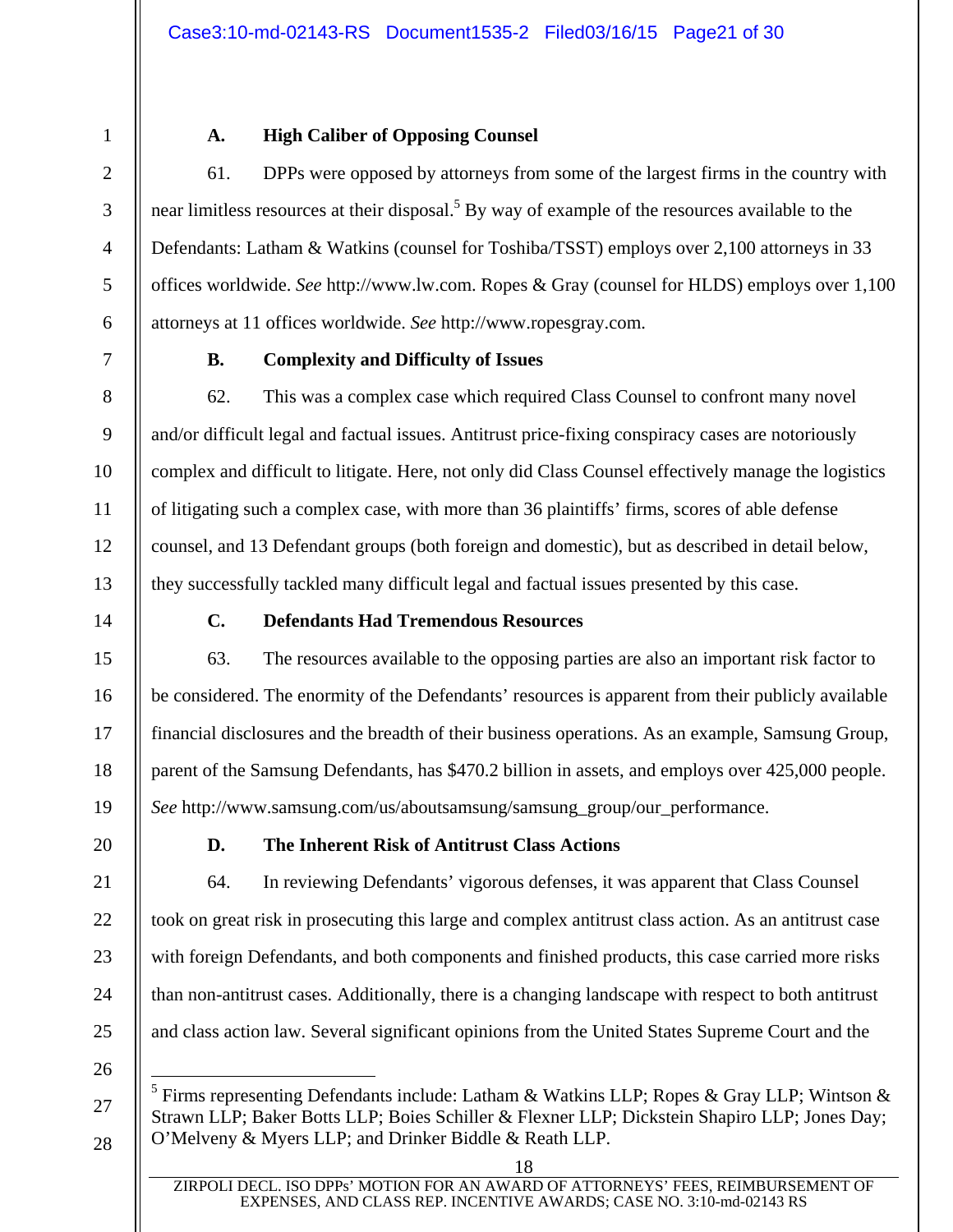Ninth Circuit regarding antitrust class actions were issued during the pendency of this litigation. *See, e.g.*, *Comcast Corp. v. Behrend*, 133 S. Ct. 1426 (2013).

1

2

3

4

5

6

7

8

9

10

11

12

13

14

15

16

17

18

19

20

21

22

23

24

25

26

# **E. The Risk of Not Being Able to Establish Liability**

## **1. DOJ Investigation and Indictments**

65. While this litigation received an initial boost from the DOJ's announcement of a criminal investigation of the ODD industry, the DOJ's presence soon created an additional risk for Plaintiffs. The indictments returned by the DOJ became an obstacle that Class Counsel had to overcome throughout this litigation. While Defendant HLDS and four of its employees pled guilty to charges brought against them by the DOJ, those guilty pleas only covered Defendants' conduct with respect to three large OEMs and not with respect to any other ODD purchasers. Each of the Direct Purchaser Complaints alleged a broader conspiracy for a larger class period than what was included in the guilty pleas. Defendants consistently argued, both as to liability and damages, that any action taken by the HLDS Defendants had no connection to the Class as a whole. Class Counsel had to contend with this argument on the motions to dismiss, at class certification, and during settlement negotiations.

### **2. Invocation of Fifth Amendment by Key Witnesses**

66. Another barrier to establishing liability was that five of the nine Defendant witnesses deposed thus far in this case refused to testify at deposition and invoked their Fifth Amendment right against self-incrimination. Several of these individuals were thought to be ringleaders of the conspiracy and faced individual indictments for their participation in the conspiracy. These individuals held promise for DPPs to uncover the important facts of the conspiracy. The silence of these witnesses created further problems for DPPs in establishing liability for their case.

### **CLASS COUNSEL MADE EFFORTS TO ENSURE THE LODESTAR FIGURE IS ACCURATE**

67. Class Counsel have taken steps to insure that the lodestar figure is not improperly inflated by: (1) capping the hourly rate for initial document review (even of foreign-language documents) at \$350 per hour; (2) not including hours worked on this case during the sixth months

27 28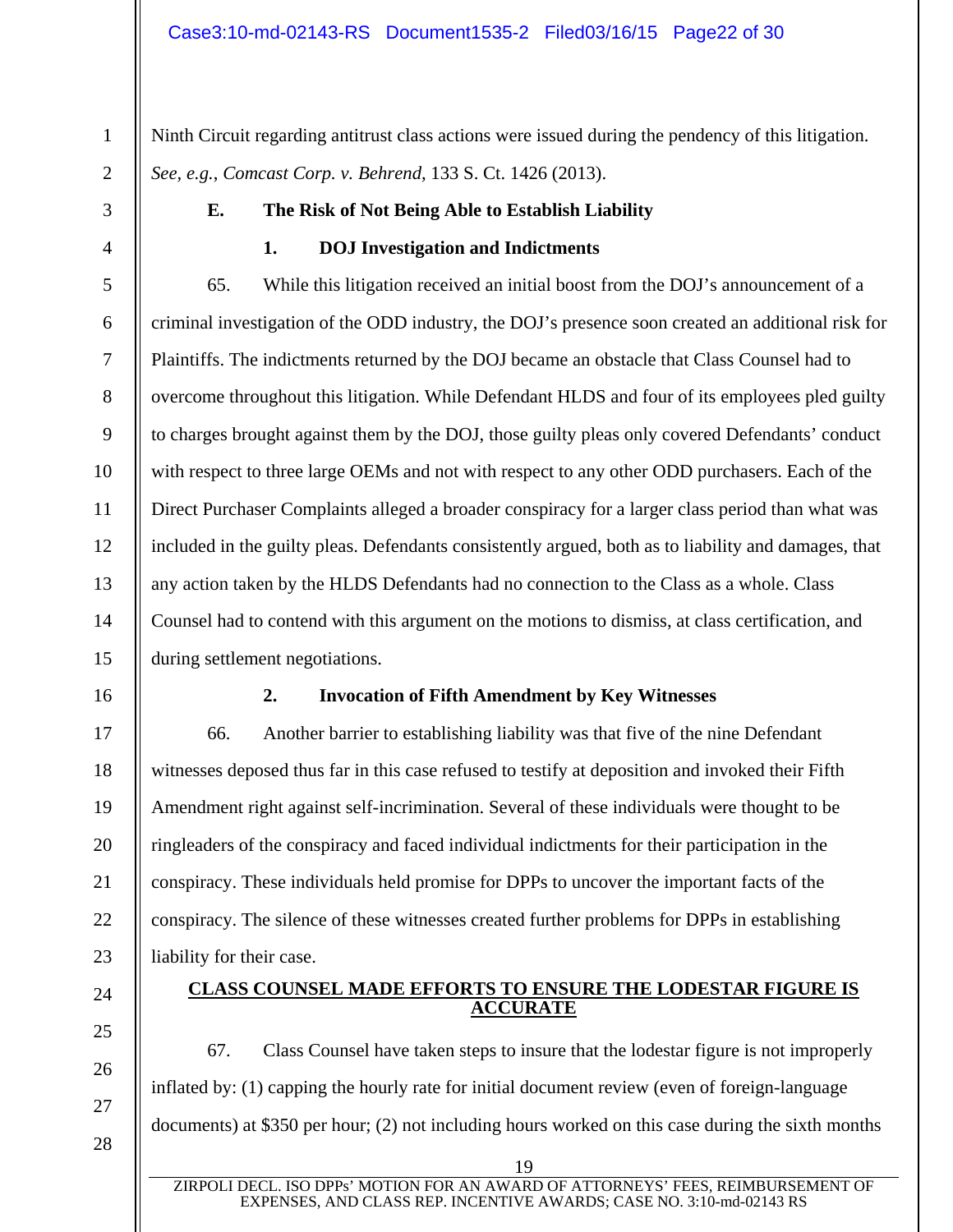that took place prior to the appointment of the Executive Committee; (3) managing the case efficiently to ensure that tasks were not unnecessarily duplicated by Class Counsel firms; (4) coordinating with IPP Counsel whenever possible to reduce the work required to prosecute this action; (5) keeping and collecting contemporaneous records of hours worked pursuant to CMO No. 1; and (6) including hours only through December 31, 2014, despite the significant amount of work that has been done since then.

### **INCENTIVE AWARDS FOR CLASS REPRESENTATIVES**

68. The Class Representatives in this action devoted substantial amounts of time and resources to assisting in the prosecution of this matter. Their help was essential to the success of this case. None of the class representatives conditioned, or were asked to condition, their participation in the litigation upon receiving an incentive award. None of the class representatives conditioned, or were asked to condition, their approval of any of the settlements upon the promise or expectation that they would receive any benefit greater than the rest of the class members.

69. DPPs are seeking an award of \$5,000 for each of the three class plaintiffs named only in the SCAC, Univision-Crimson Holding, Inc.; Warren S. Herman; and The Stereo Shop, and \$10,000 for the six class plaintiffs named in the Third Consolidated Amended Complaint ("TCAC"), JLK Systems Group, Inc. and Jeff Kozik; Meijer, Inc. and Meijer Distribution, Inc.; Paul Nordine; Seneca Data Distributors, Inc.; Gregory Starrett; and Ashley T. Walton (née Tremblay).

70. Warren S. Herman conferred with his counsel concerning the factual basis for the ODD case; he reviewed the SCAC to which he became a party and provided information for inclusion therein; he produced documents and other information relating to his purchases and fitness as a class representative and conferred with his counsel regarding proposed settlements, responses to interrogatories and litigation developments on an ongoing basis.

20 28 71. Terry Kongelf, the sole proprietor of The Stereo Shop, spent a significant amount of time reviewing pleadings, working with and assisting Class Counsel, following the progress of the case, reviewing and responding to discovery requests, reviewing transactional data relevant to The Stereo Shop's ODD purchases, gathering and producing documents, requesting copies of ODD-

1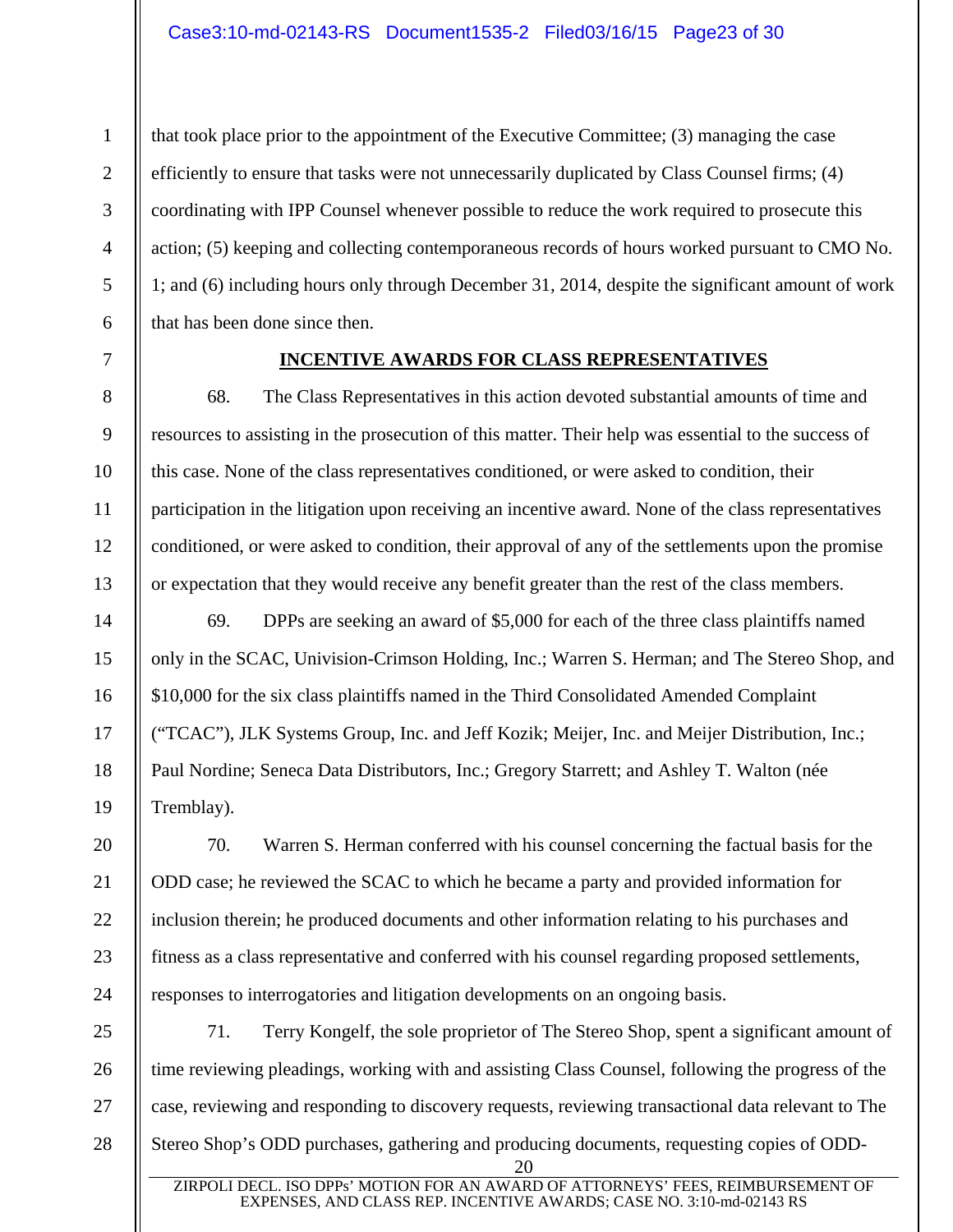purchase documents from third parties, and participating in discussions with Class Counsel regarding settlement and case strategy.

72. Univision-Crimson Holding, Inc. ("Univision") reviewed and approved the initial complaints, major motions, and otherwise kept abreast of litigation developments. Univision also searched and collected relevant documents in anticipation of formal discovery responses, and reviewed and approved the first settlement agreement with HLDS.

7 8 9 10 11 12 13 14 15 16 73. Jeff Kozik ("Kozik") is the sole proprietor of JLK Systems Group, Inc. ("JLK") in Moscow, Pennsylvania. Kozik took time away from his business to meet with, and discuss, the merits of the case with class counsel, including reviewing and approving the consolidated complaints; the opposition to Defendant's motion to dismiss, and the briefing related to class certification. Kozik answered the Defendants' interrogatories, and gathered and produced responsive documents to Defendants' document requests, including searching for and gathering both hard copy receipts and electronic documents related to his purchases of ODDs. Kozik traveled to Philadelphia to prepare for and sit for his deposition, and later traveled to San Francisco to attend the class certification hearing. Kozik was consulted with, and discussed with counsel, the settlements achieved to date.

17 18 19 20 21 22 23 24 25 26 27 74. Meijer, Inc. and Meijer Distribution, Inc. ("Meijer") operates throughout the Midwestern United States over 200 stores with more than 60,000 employees in Michigan, Illinois, Indiana, Ohio and Kentucky. Meijer has spent a significant amount of their own time and expense litigating this case for the absent members of the class. Meijer's efforts include working closely with Plaintiffs' counsel throughout the investigation, prosecution, and the settlement of the claims in this litigation, including: providing information to prosecute the case; reviewing draft complaints; responding to interrogatory requests; searching, collecting, and producing documents and purchase data in response to Defendants' discovery requests; preparing for and giving a 30(b)(6) deposition, and consulting with Class Counsel regarding, *inter alia,* the preparation of the TCAC, and the settlements with Panasonic and NEC. All of these efforts required Meijer to turn its attention away from its daily business.

28

1

2

3

4

5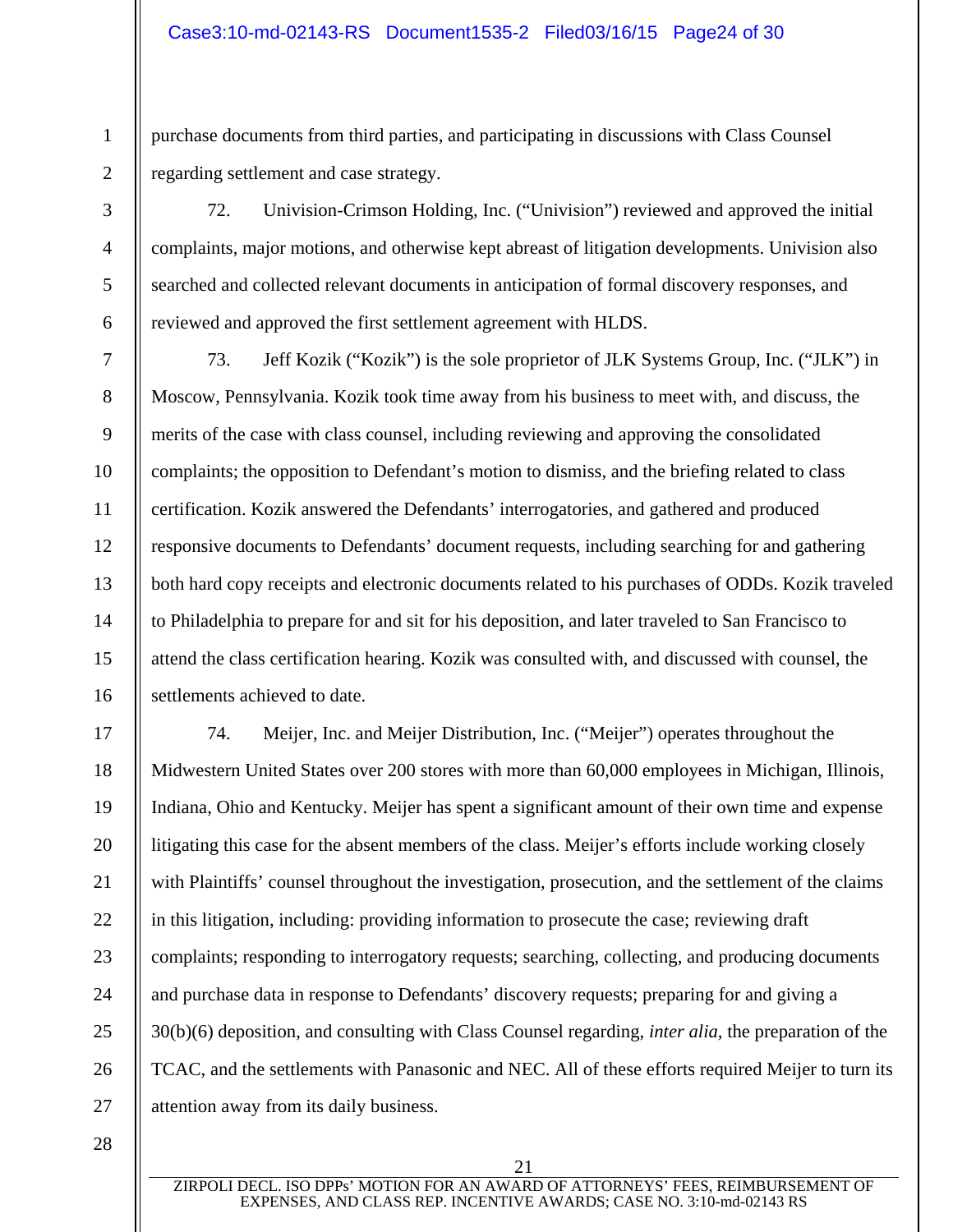2

3

4

5

6

7

8

9

10

75. Paul Nordine ("Nordine") conferred with his counsel concerning the factual basis for the ODD case. Nordine reviewed and provided information for inclusion in the TCAC. He later conferred with counsel concerning the factual basis for naming Pioneer as a Defendant and reviewed and provided information for inclusion in the Pioneer complaint. During the course of the litigation Mr. Nordine conferred with his counsel on an ongoing basis regarding proposed settlements and litigation developments. Mr. Nordine also produced documents and information to his counsel and to opposing counsel to the extent responsive to Defendants' discovery requests. Mr. Nordine conferred extensively with his counsel to prepare for his deposition and was deposed by counsel for Defendants in Chicago Illinois. He later reviewed his deposition transcript for accuracy.

11 12 13 14 15 16 17 18 19 20 21 22 23 24 25 76. Seneca Data Distributors, Inc. ("Seneca") is a custom computer manufacturer. During the class period, Seneca was one of the largest computer manufacturers in North America. Seneca's primary business has been to manufacture desktop computers, notebook computers, and servers. Seneca's sales have mainly been to businesses in the following markets: digital signage, digital security and surveillance, digital broadcast, digital health, government and education. In 2013, Seneca employed approximately 150 people. Seneca has spent a significant amount of its own time and expense litigating this case for the absent members of the class. Seneca has participated in the action by, *inter alia*, responding to Defendants' discovery requests, including multiple interrogatories and document requests; searching through paper and electronic records, collected relevant documents and electronically-stored information; and producing responsive materials to Defendants. Seneca provided verified answers to interrogatories concerning, *inter alia*, its business and ODD transactions. Seneca provided testimony from two witnesses in an all-day deposition taken of Seneca by Defendants pursuant to Rule 30(b)(6). Finally, Seneca kept abreast of major litigation developments, including review and prior approval of amended complaints and settlement agreements.

22 26 27 28 77. Gregory Starrett actively participated in the action by, *inter alia,* preparing for and attending a one day deposition, reviewing, preparing and producing his invoices and receipts for his direct purchase of a computer containing an ODD, preparing responses and verified answers to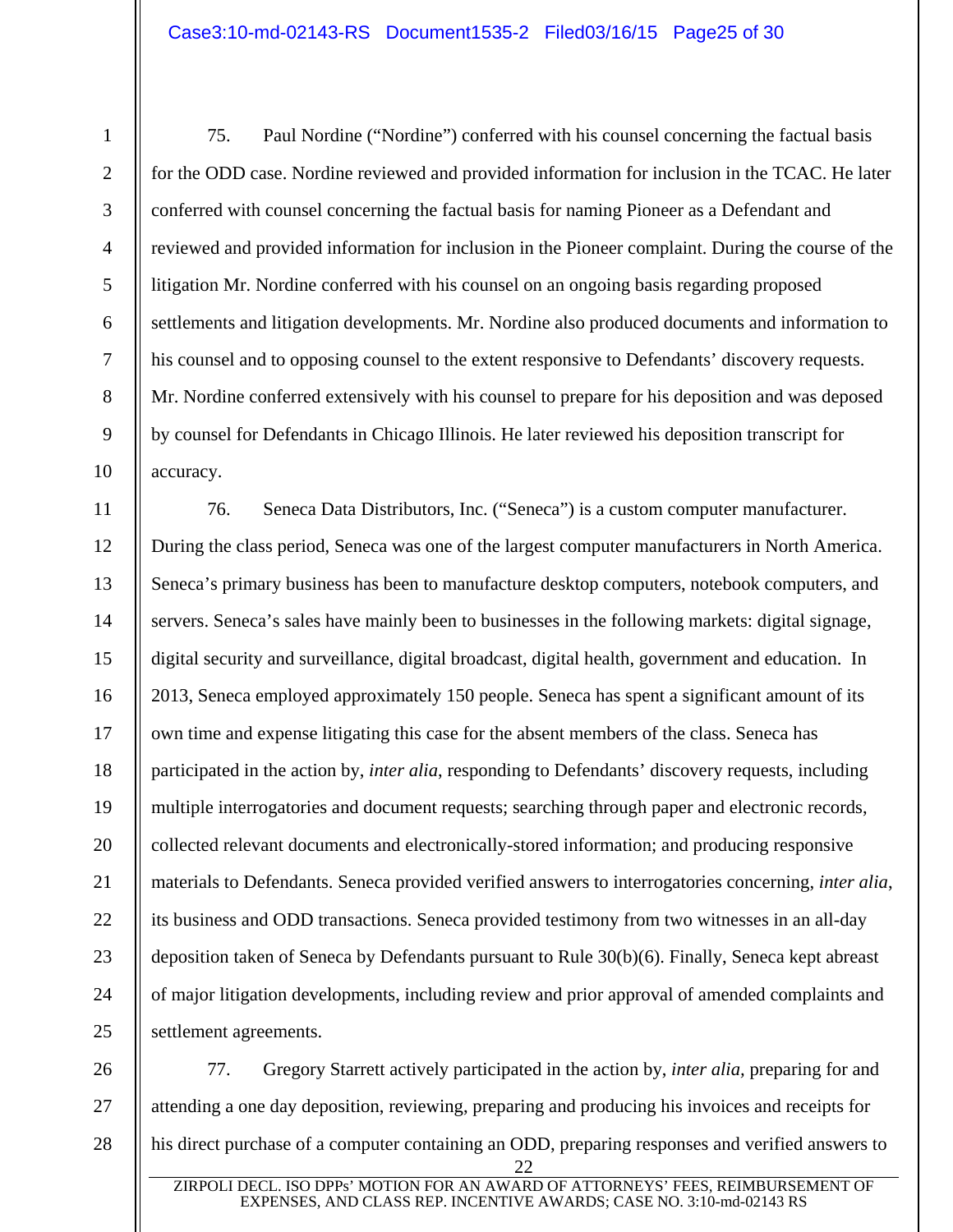### Case3:10-md-02143-RS Document1535-2 Filed03/16/15 Page26 of 30

2 3

4

5

6

7

8

9

10

11

12

13

14

15

16

17

18

19

1

two sets of interrogatories, and consulting extensively with Class Counsel regarding, *inter alia,* the preparation of the TCAC, the settlements, and class certification motion.

78. Ashley T. Walton (née Tremblay) actively participated in the action by, *inter alia,*  reviewing, preparing and producing her invoices and receipts for her direct purchase of a computer containing an ODD, preparing responses and verified answers to two sets of interrogatories, and consulting extensively with Class Counsel regarding, *inter alia,* the preparation of the TCAC, the settlements, and class certification motion. In addition, in preparation for her deposition, Ms. Walton met with Class Counsel three times—twice telephonically and once in person.

79. The total incentive payments to all Class Representatives as requested would equal, \$75,000, or approximately 0.2% of the Settlement Fund.

80. The Settlement Fund would not exist without the efforts of the Class Representatives, who came forward to challenge the alleged antitrust violations. The Class Representatives were integral in helping Class Counsel analyze their claims and the evidence that were ultimately the subject of each of the complaints. The Class Representatives met with counsel at the outset of the action, responded to interrogatories, searched for and produced documents, requested and received reports from Class Counsel. Additionally, those named in the TCAC prepared for depositions with Class Counsel, attended depositions, communicated with Class Counsel and monitored the status of the case, and, in some cases, prepared to testify at class certification.

20

21

25

27

28

#### **NOTICE TO CLASS MEMBERS AND CLASS MEMBER RESPONSE**

23 22 23 24 26 81. Following preliminary approval of the settlement with HLDS, each Defendant was required to provide DPPs and the claims administrator Gilardi & Co. LLC ("Gilardi") with a list of known direct purchasers for the SCAC class and their contact information. Class Counsel worked closely with Gilardi to send direct notice to as many class members as possible. Defendants provided DPPs with lists of email and U.S. postal addresses for roughly 500,000 email addresses and 200,000 U.S. postal addresses. Direct purchasers of ODDs and products containing ODDs include a significant number of large, sophisticated business entities who could be expected to oppose a fee request if it were unreasonable. The settlement notices contained a description of the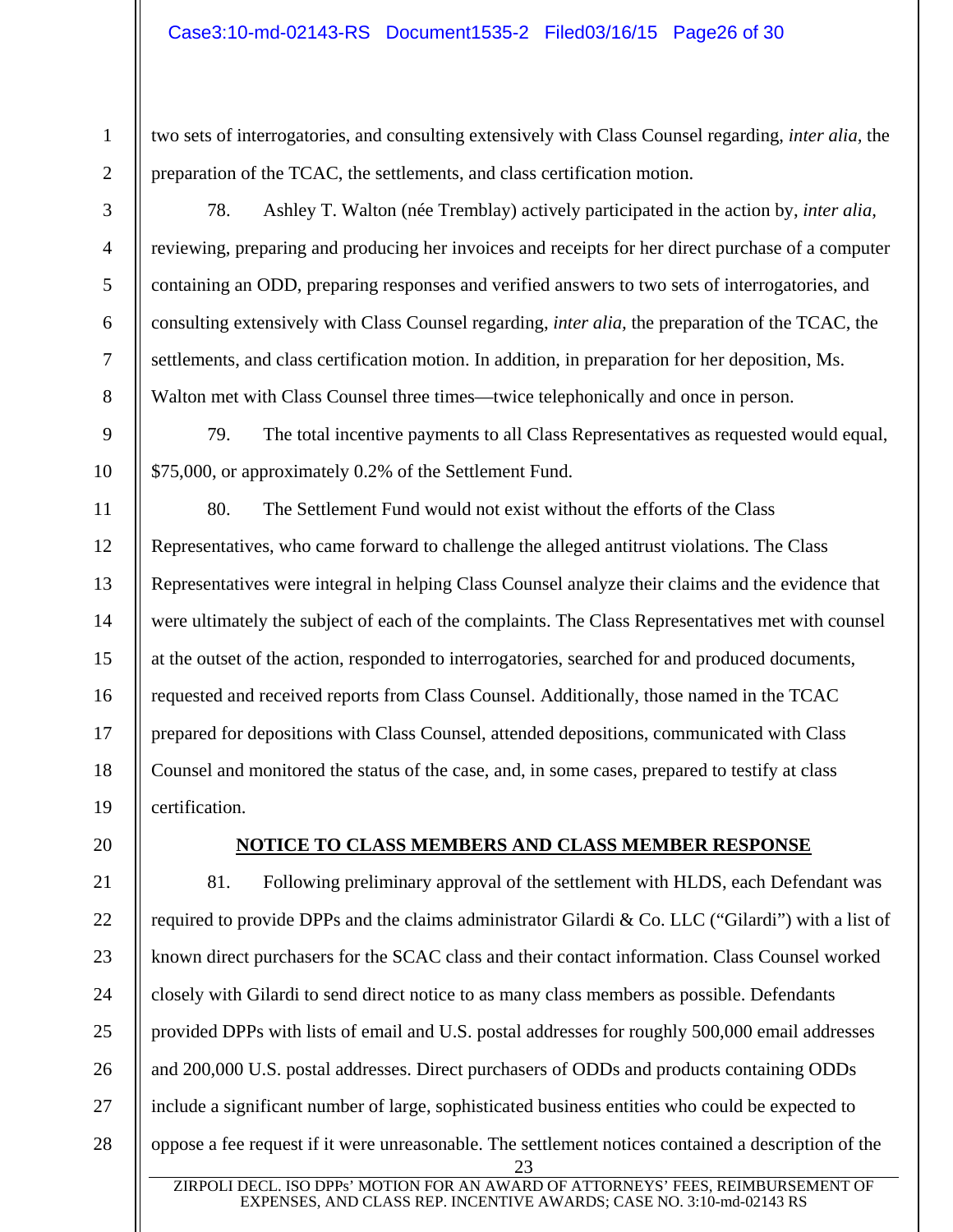fees and expenses being requested by Class Counsel. "At a future time, Interim Lead Counsel will ask the Court for attorneys' fees not to exceed one-third (33.3%) of this or any future Settlement Fund plus reimbursement of their costs and expenses . . . ." *See, e.g.*, Declaration of Markham Sherwood in Support of Final Approval of Class Action Settlement with HLDS (Aug. 29, 2013) (Dkt. No. 986-3), Ex. 1 at p. 4 ("Sherwood Decl.").

82. The HLDS notice plan was implemented by the settlement administrator Gilardi  $\&$ Co., LLC. Sherwood Decl., ¶¶ 3–8. Specifically, Gilardi printed and mailed 436,488 notices to class members through U.S. Mail and electronically mailed notices to 274,874 unique electronic mail addresses of class members on May 31, 2013. Sherwood Decl., ¶¶ 4–5. Gilardi also published notice in the June 4, 2013 national edition of the *Wall Street Journal*. Sherwood Decl., ¶ 8, Ex. B. Gilardi also maintains the case website, at which class members can view and print the Class Notice, the Settlement Agreement, the Preliminary Approval Order, and the Order Modifying Schedule. Sherwood Decl., ¶ 6. Gilardi also established a toll-free telephone number to answer Class members' questions in both English and Spanish. Sherwood Decl. ¶ 7.

83. Following preliminary approval of both the Panasonic and NEC settlements counsel sent two additional notices to class members defined by the definition in the TCAC. Again class members were informed that Class Counsel would be seeking up to a third of the Settlement Fund in attorney's fees and reimbursement of costs. No objections were received to either the Panasonic or NEC settlements. *See* Declaration of Ross Murray in Support of Final Approval of Class Action Settlement with Panasonic ¶ 9 (April 24, 2014) (Dkt. No. 1220-2); Declaration of Ross Murray in Support of Final Approval of Class Action Settlement with NEC Corporation ¶ 9 (July 24, 2014) (Dkt. No. 1358-2).

84. From the direct notice to the more than 700,000 class members *only* **four** objections were received to the HLDS settlement. Two additional letters were sent to the Court (see Dkt. Nos. 1134, 1278). One sought exclusion from the NEC settlement, and the other (received three weeks after the deadline to object to the Panasonic settlement) objected generally to lawsuits against Japanese companies.

28

27

1

2

3

4

5

6

7

8

9

10

11

12

13

14

15

16

17

18

19

20

21

22

23

24

25

26

85. The objections to the HLDS settlement and letters are as follows: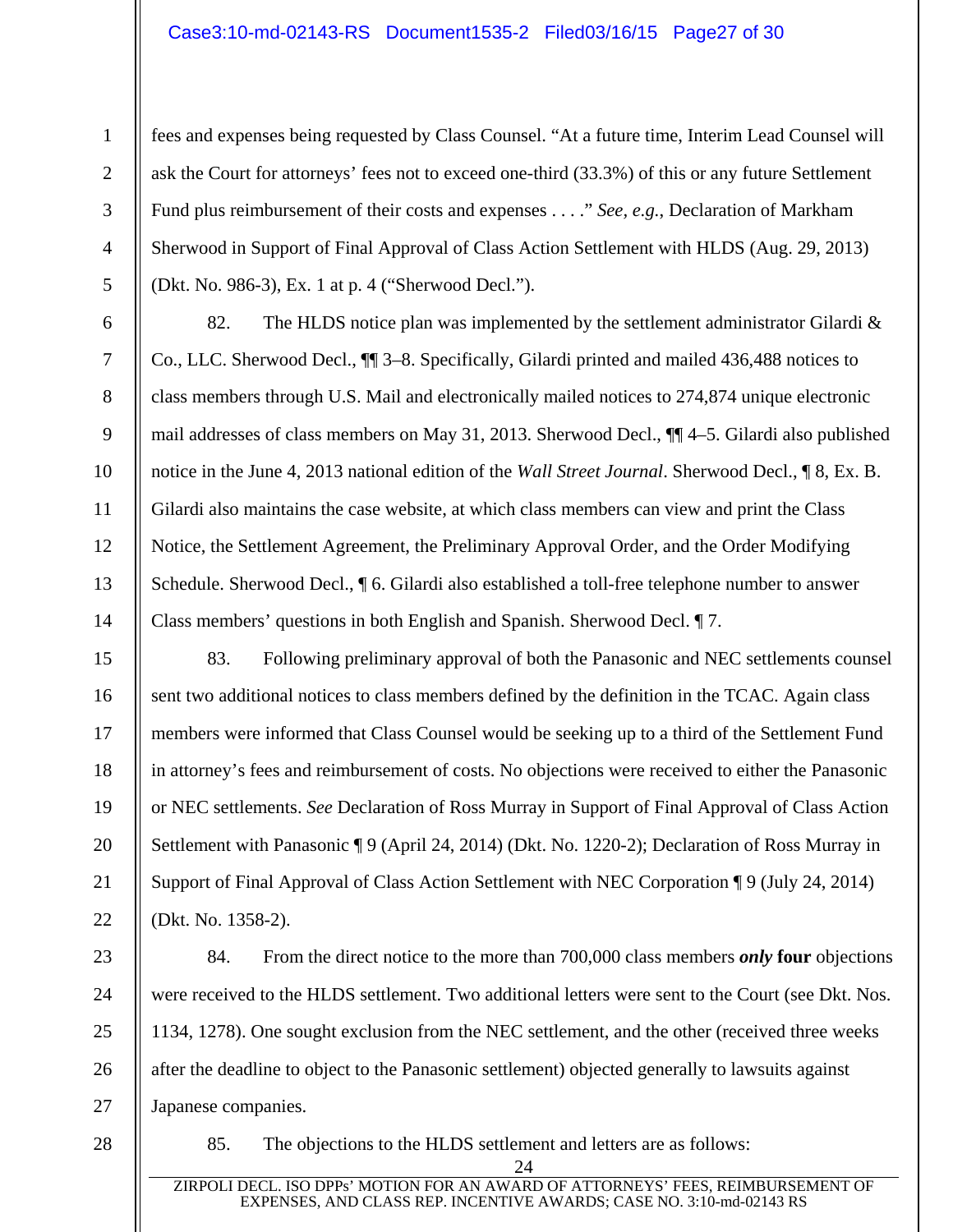4

5

6

7

8

9

10

11

12

13

14

15

16

17

18

19

20

21

22

23

24

25

26

1

### **Objection of William Curtis Kristy III**

86. Mr. Kristy's objection was that the percentage of fees that would eventually be sought by Counsel for Plaintiffs is too high. This objection was not yet ripe at the time of the HLDS settlement approval process, as the Court was not asked to rule on the amount of attorneys' fees that would awarded in connection with the settlement approval motion. Mr. Kristy may renew his objection now that it is the proper time. Class Counsel have requested that the claims administrator send notice of this fee request to Mr. Kristy.

#### **Objections of Glen Steven Scott**

87. Mr. Scott raised three points in his objection to the Settlement.

88. *First*, Mr. Scott objected to the exclusion of purchasers at the retail level from the class, *i.e.*, indirect purchasers. Exclusion of indirect purchasers from the direct purchaser settlement class was required by *Illinois Brick Co. v. Illinois*, 431 U.S. 720 (1977). Any retail-level purchasers that are excluded from the class due to their status as indirect purchasers are class members in the related indirect purchaser case. Thus, those excluded purchasers will not be without recourse for the alleged wrongs in this lawsuit, as they are represented in the related indirect purchaser action.

89. *Second*, Mr. Scott objected to the potential that Class Counsel will somehow be compensated twice for the same expense. This concern was unfounded. Class Counsel, as required, has accounted for all expenses to be reimbursed. This accounting ensures that Class Counsel are only compensated once for each expense incurred. *See* Declaration of R. Alexander Saveri in Support of Direct Purchaser Plaintiffs' Request for Reimbursement of Litigation Expenses From the Litigation Fund.

90. *Third*, Mr. Scott objected to the exclusion of certain devices from the class definition in the TCAC. The contents of the TCAC were irrelevant to the fairness of the HLDS Settlement, particularly because the HLDS Settlement was based upon the class definition in the SCAC, not the TCAC.

#### **Objections of Jeanne Giles**

27 28

91. Ms. Giles raised five points in her objection to the Settlement.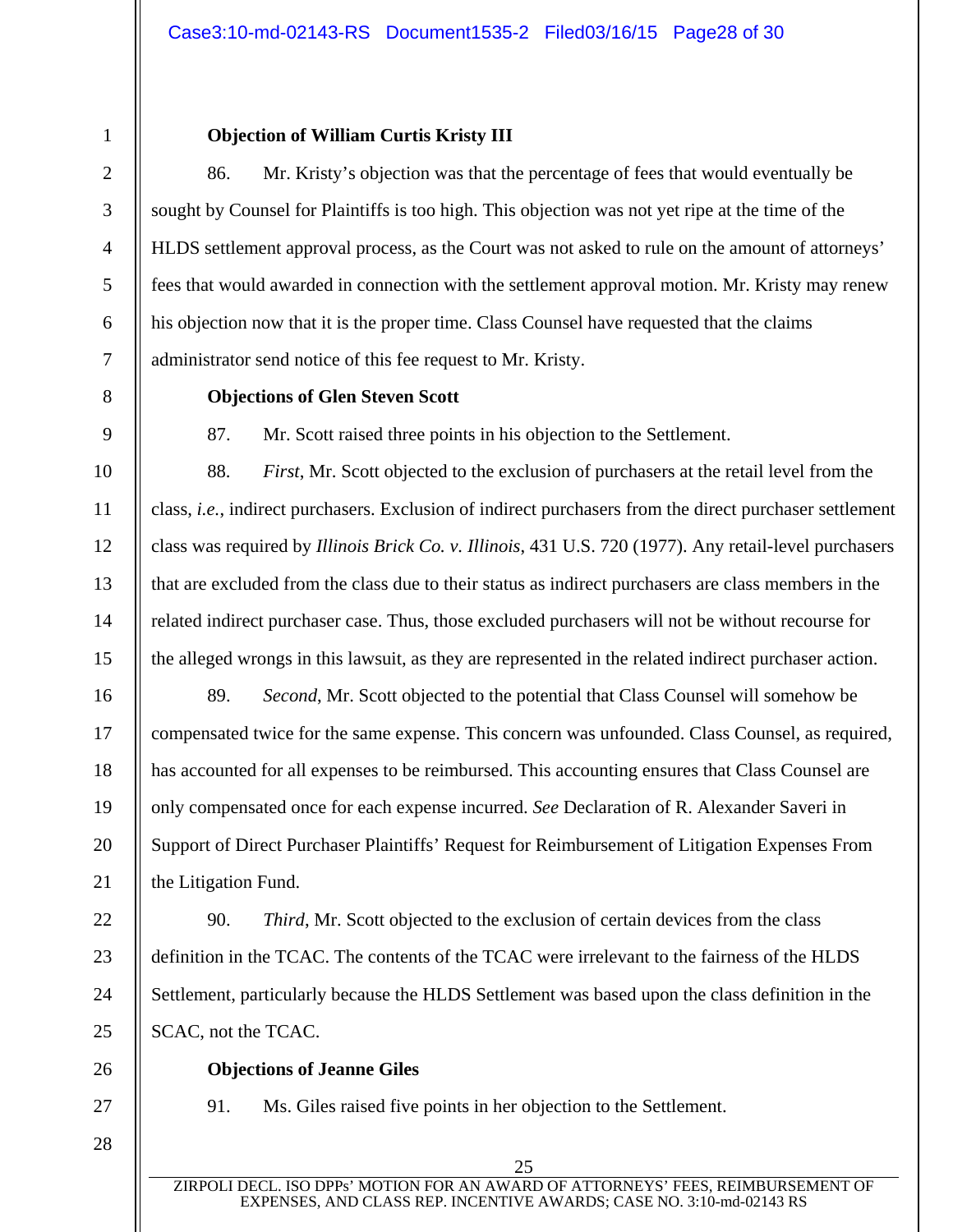92. *First*, Ms. Giles objected that the notice was incomprehensible to a layperson. This objection lacked merit, as the notice is drafted so as to be as simplified as possible without distorting the information described therein. In addition, the Notice provided in clear language a telephone number that could be called to obtain further clarification regarding the HLDS Settlement.

93. *Second*, Ms. Giles objected that the notice was premature because not all parties had settled. However, it is a standard practice to seek preliminary approval of class action settlements in large antitrust cases such as this so that the settling parties can be dismissed from the case and the Class will not be burdened with pursuing claims against Defendants that have settled.

94. *Third*, Ms. Giles objected that the public record documents on PACER are not free. Plaintiffs do not control the cost of using PACER.

95. *Fourth*, Ms. Giles objected that Defendants should not be allowed to settle if they have done wrong as this would allow them to escape being found guilty of wrongdoing at trial. Again, this type of objection is too general to be of help to the Court in determining the fairness of the Settlement. In addition, whether Defendants committed any acts of wrongdoing is not the only factor that will determine whether Plaintiffs will succeed at trial against Defendants. The HLDS Settlement provides the Class with a substantial recovery that would be by no means guaranteed if the case were eventually brought to trial, even if it can be proven that Defendants committed acts of wrongdoing.

96. *Fifth*, Ms. Giles' fifth objection was the converse of her fourth objection, *i.e.*, that Class Counsel should not be allowed to collect fees for frivolous claims. As with her fourth objection, this type of objection is too general to be of help to the Court in determining the fairness of the Settlement.

24

1

2

3

4

5

6

7

8

9

10

11

12

13

14

15

16

17

18

19

20

21

22

23

# **Objection of John W. Davis**

26 25 26 27 28 97. Mr. Davis's sole objection was that he believed the notice did not provide him sufficient time to evaluate the proposed settlement. The reason for the delay in Mr. Davis's receipt of the Notice of the Settlement was that the address provided by Defendants for Mr. Davis was no longer up to date, and the Notice that was originally sent to Mr. Davis was returned to Gilardi as